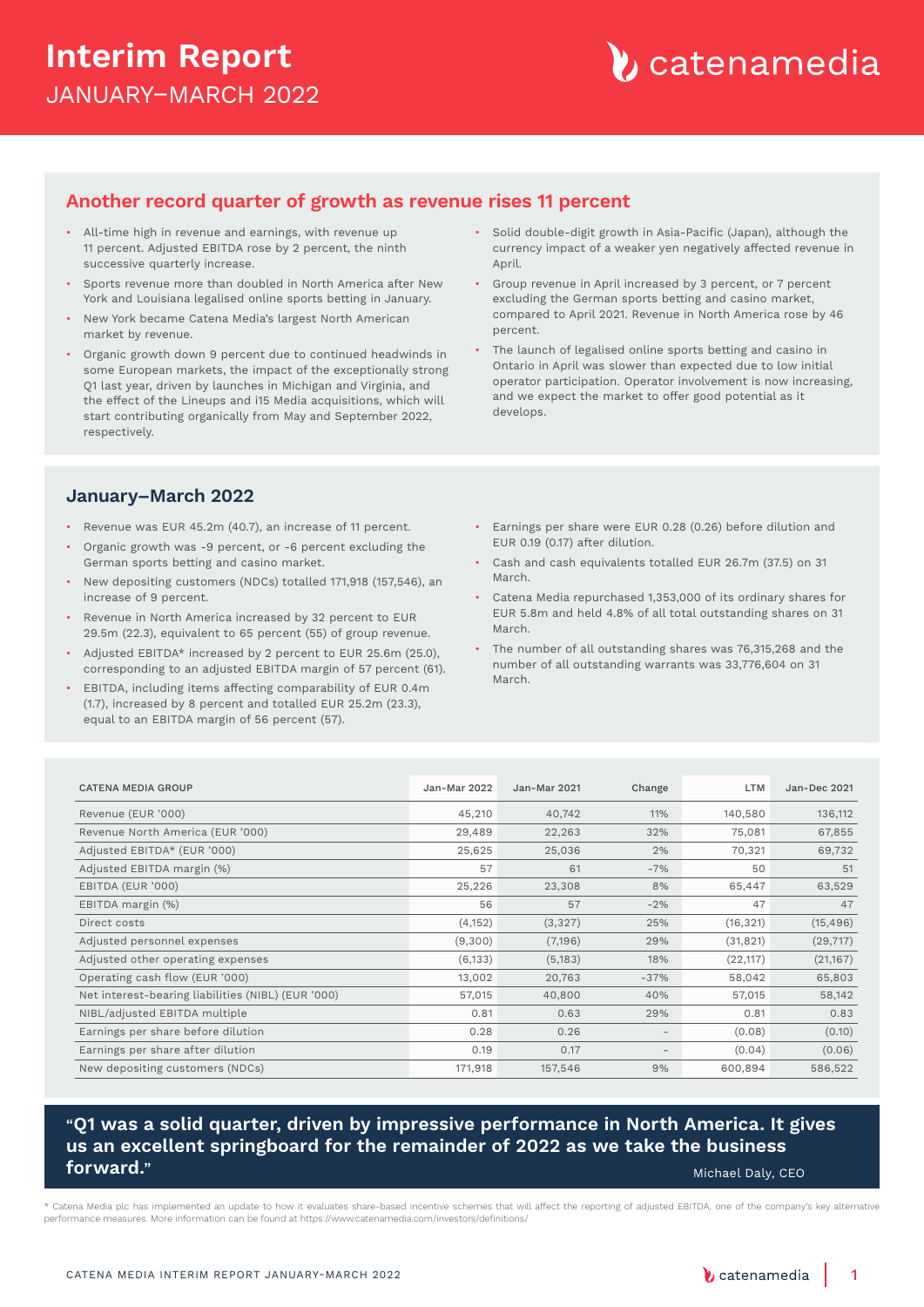# **CEO comments**

### A record quarter led by North America and our key global markets

I am pleased to report another quarter of record-breaking performance at Catena Media. Revenue rose for the sixth consecutive quarter to reach an all-time high of 45.2m, an increase of 11 percent on an exceedingly strong quarter last year. Adjusted EBITDA also hit a new record peak for the ninth successive quarter, advancing 2 percent to 25.6m despite the significant costs we have incurred under our investment programme to unlock future growth potential.

Globally, the prime focus was on North America and the opening of legalised online sports betting in Louisiana and New York in January. We made strong headway in both states, with New York in particular exceeding expectations on the back of the highest advertising spend for a US state launch and buoyant cost per acquisition (CPA) rates. New York is now our largest North American market. Our two acquisitions from last year, Lineups.com and i15 Media, did an excellent job in bolstering our market positioning there and in Louisiana. They are contributing according to plan, and their strategic input and market knowledge now constitute a major asset for the group.

Super Bowl generated a strong revenue inflow, with established states including the large Pennsylvania market generating solid growth in bettor traffic in parallel to the surge from newly regulated states. This uplift illustrated the advantages of our CPA-based revenue model in North America. The pool of potential sports bettors is ever-changing, and opportunities exist to recruit new players in sports betting markets even multiple years after launch. Underscoring the possibilities on offer in established markets was Illinois, where quarterly revenue tripled after regulators in March lifted Covid-19 restrictions requiring in-person registration for sports betting.

The launch of regulated online casino and sports betting in Ontario in April, just after the end of the quarter, proved unspectacular as restrictions on advertising by operators suppressed initial activity. As a result, we launched with only a handful of operators in place, though this number has since risen as more operators have entered the arena. I am confident in our market position and see Ontario as a long-term relationship for Catena Media – both in terms of the market itself and our relations with operators. We anticipate stronger revenue inflow as the year unfolds, especially in conjunction with the NFL season start in September.

Casino revenue in North America was lower in Q1 compared to the same period last year, but this was to be expected due to the unwinding of Covid-19 lockdowns and the one-off impact of the Michigan launch in Q1 2021. Our casino operations in Asia-Pacific showed healthy revenue growth, despite the impact of continuing strict Covid-related health measures in Japan. These affected our ability to conduct the recruitment we seek in this dynamic market and constrained our pace of growth somewhat. Nevertheless, we remain firmly optimistic about our ability to capture the growth



opportunities we see ahead. We continued during Q1 to implement new, innovative solutions and launched new video channels tailored to driving user traffic and gaining added traction.

The picture was more nuanced in Europe, where our UK sports betting business was boosted by a strong Cheltenham horse racing festival, but revenue overall fell slightly due to a reduction in revenue share stemming from lower operator margins. In Germany, online casino and sports betting revenue remained in the doldrums due to a very slow rebound post-regulation. Both the German and Dutch markets continue to host few licensed operators nine and six months, respectively, after regulation. The German business now accounts for just 3 percent of group revenue, but has the potential to be a revenue driver for Catena Media once the fundamentals for operators and affiliates improve.

Performance in Italian casino and sports betting remained solid, in spite of some pullback in player spend – a trend noted in several other European markets. This is likely a response to factors including the increasingly challenging economic climate and the uncertainty generated by the war in Ukraine. The combined impact of the current spike in energy prices, inflation running at a level not seen for 30 years, and rising interest rates is difficult to measure but would be expected to affect entertainment spending over time. The implications for our business are difficult to forecast, but we continue to watch developments closely and stand ready to tailor our investment spend to market realities and the prevailing conditions in our key markets.

AskGamblers, our flagship global casino brand, set a monthly revenue record in March but saw a moderate decline in revenue for the period. This remains a robust, high-margin business where we expect ongoing product development investments will deliver positive revenue benefits towards year-end.

We continued to invest substantial sums in growth-oriented projects across the group, with particular emphasis on our fastest-growing markets – North America, Asia-Pacific and Latin America. Operationally, we increased our internal focus on supporting Brazil and our other Latin American countries more actively as these markets develop, even though it will take some years before they evolve into a major revenue centre for the group.

After our solid start to 2022 we are well positioned for a busy year ahead and to keep delivering on our financial targets. We are investing strongly in personnel to prepare for future market launches and growth. Our people-focused culture and innovative strength equip us to continue capturing the outstanding opportunity in North America while remaining adaptable and responsive to market conditions at global level.

Michael Daly, CEO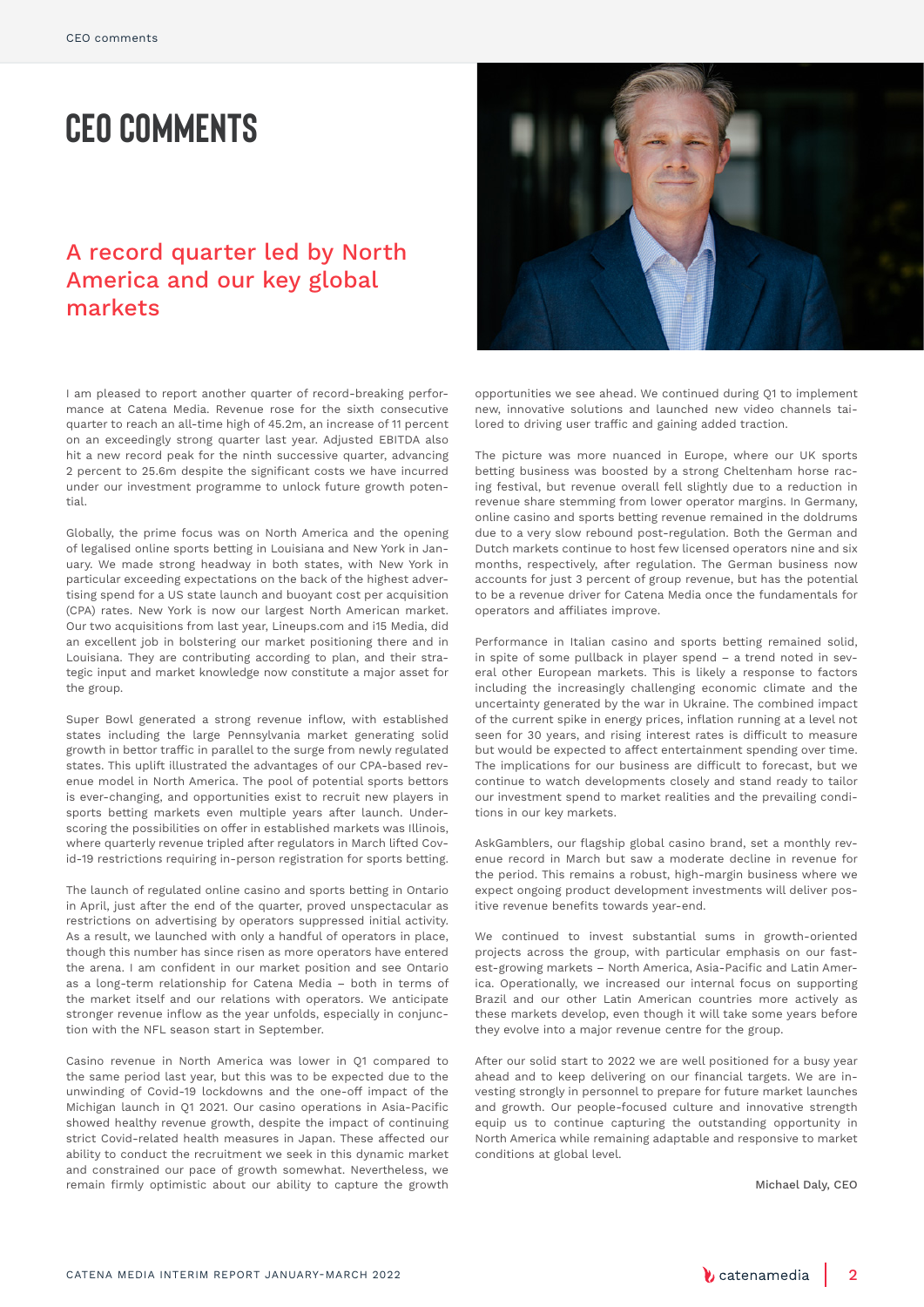### **Significant events during Q1 2022**

- The US states of New York and Louisiana legalised online sports betting in January 2022.
- As part of an ongoing share buyback programme, the company repurchased 1,353,000 of its ordinary shares for EUR 5.8m between 1 March and 31 March 2022. As of 31 March, the company owned 3,675,510, or 4.8 percent, of its ordinary shares.

### **Significant events after the period**

- The Canadian province of Ontario launched online sports betting in April 2022.
- From 1 April 2022 to 14 April 2022, the company repurchased a further 620,000 of its ordinary shares for EUR 2.8m under its share buyback programme. As of 14 April 2022, the company owned 4,295,510 or 5.6 percent, of its ordinary shares.
- In April, total revenue increased by 3 percent, or 7 percent excluding the German sports betting and casino market, compared to April 2021. Revenue from North American sports betting and casino rose by 46 percent.

### **Revenue**



### **Adjusted EBITDA**

EURm

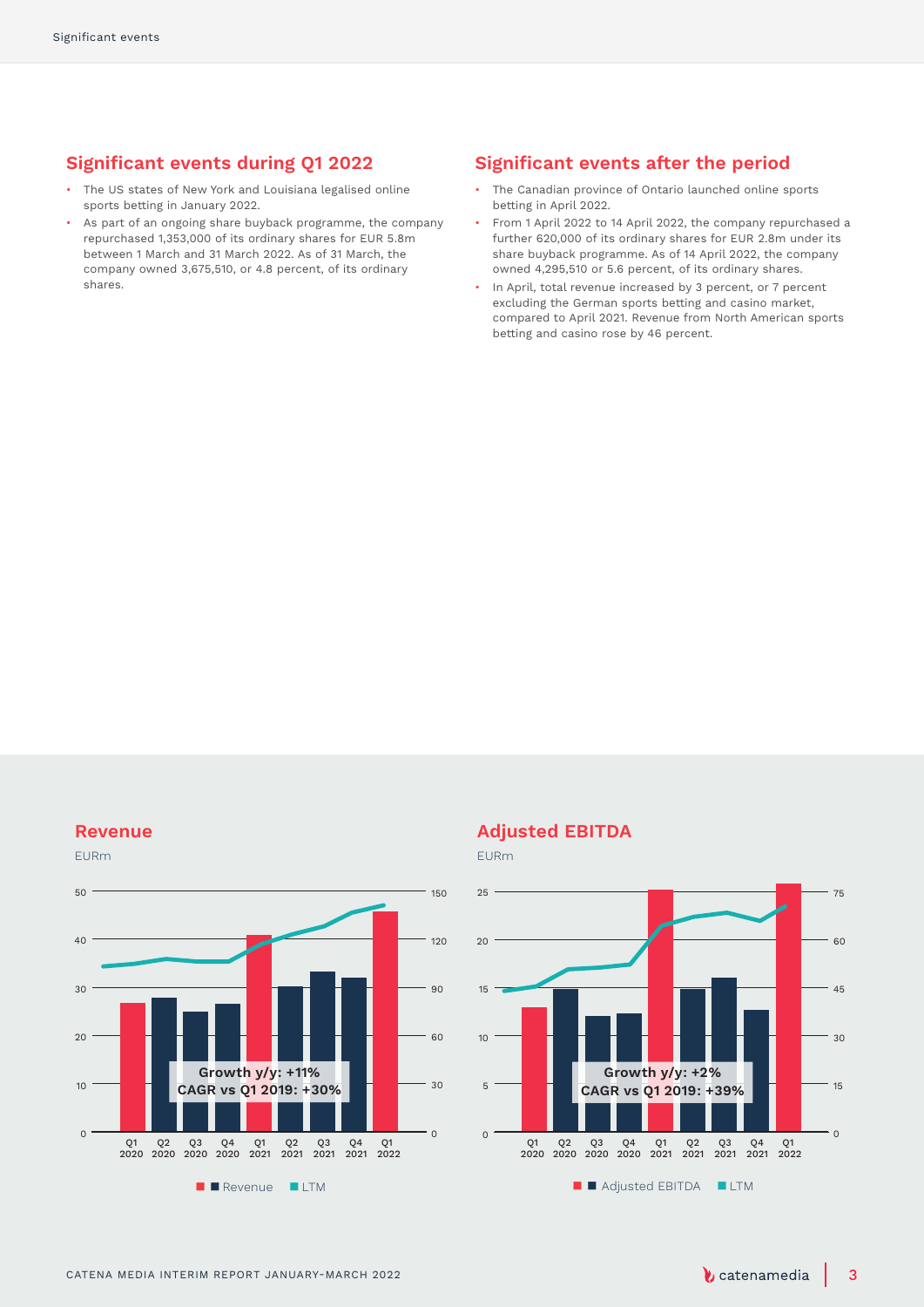# **Our segments**



### **Casino**

Revenue in the Casino segment decreased by 25 percent to EUR 18.9m (25.2), corresponding to a 42 percent share of group revenue. Adjusted EBITDA decreased by 44 percent to EUR 10.0m (17.8), equal to a margin of 53 percent (71), and new depositing customers (NDCs) decreased by 18 percent.

As expected, revenue in North America was lower than in Q1 2021 – an extraordinarily successful quarter in which player activity surged due to Covid-19 lockdowns, the legalisation of online casino in Michigan and the entry of two major operators to the large Pennsylvania market.

The more normal market conditions of Q1 2022 saw player activity meet expectations in Pennsylvania and New Jersey despite stiffer competition for search keywords. Revenue in Michigan was higher than in the prior quarter and the state has now settled at a relatively high level postlaunch.

In Japan, revenue was up in each month of the quarter. Higher spending from existing players more than offset a slowdown in new depositing customers driven by higher competition in organic search and the Covid-19 post-lockdown effect. The process of portfolio diversification continued with the launch of video channels on prominent social media sites.

Revenue at AskGamblers dipped compared to Q1 2021, though the flagship casino brand ended the quarter strongly with an all-time monthly revenue high in March. A long-term programme to improve Ask-Gamblers' search engine rankings by enhancing website responsiveness, content and structure progressed as planned.

Tightened regulations were a major theme in the large European markets. Revenue has yet to increase in Germany from pre-regulation levels, though the first casino licences are expected to be issued during Q2.

The impact of regulations in the Netherlands continued to be felt by our European casino brands. In Italy, revenue was lower due to the unwinding of Covid-19 public health measures, which delivered a spike in online casino activity in the first half of 2021. Revenue share remained strong and the Italian business continued its action plan to rejuvenate several key brands.

| CASINO                     | Jan-Mar 2022 | Jan-Mar 2021 | Change | LTM     | Jan-Dec 2021 |
|----------------------------|--------------|--------------|--------|---------|--------------|
| Revenue (EUR '000)         | 18,893       | 25.265       | $-25%$ | 79,785  | 86,157       |
| Adjusted EBITDA (EUR '000) | 10.045       | 17.824       | $-44%$ | 45,259  | 53,038       |
| Adjusted EBITDA margin (%) | 53           |              | $-25%$ | 57      | 62           |
| New depositing customers   | 62.786       | 76.254       | $-18%$ | 285,813 | 299.281      |



### **Sports**

The Sports segment reported a 77 percent increase in revenue to EUR 25.5m (14.4), equal to a 56 percent share of group revenue. Adjusted EBITDA rose by 127 percent to EUR 15.5m (6.8), representing a margin of 61 (47) percent, and new depositing customers (NDCs) increased by 36 percent.

Revenue in North America more than doubled in an outstanding quarter headlined by the launch of legalised sports betting in New York and Louisiana. Catena

Media took a sizeable initial share of the affiliate market in both states. The New York opening substantially exceeded expectations thanks to meticulous pre-planning and strong contributions from the two recent acquisitions, Lineups.com and i15 Media. New York is now the largest North American sports betting market.

A highly successful Super Bowl 2022 further lifted performance in Sports, with revenue almost doubling from the prior year. New York and Louisiana drove the uplift, assisted by strong showings in Pennsylvania, New Jersey, Colorado and Indiana.

In Illinois, the removal by regulators of mandatory in-person sports betting registration in March lifted quarterly revenue three-fold in that state.

The UK enjoyed a strong Cheltenham horse racing festival, though revenue was dampened by an unusually high number of favourite victories. Overall in the UK, revenue decreased due to lower revenue share stemming from tighter operator margins

– a challenge faced by all operators and affiliates. In contrast, cost per acquisition (CPA) income and new depositing customers both rose sharply.

Italy also reported slightly lower revenue due to the post-Covid normalisation of betting patterns. Revenue share remained solid and the relaunch of the key sports betting brand, Superscommesse, remains on track.

In Germany, work continued to build back the positioning of Catena Media's sports websites with a single-brand focus. Operators were seen to invest again in sports betting in expectation of growing player engagement when the new Bundesliga season and football World Cup take place later this year.

Performance marketing revenue showed solid growth. The Latin America expansion maintained momentum despite a seasonal lull in Brazilian football. Going forward, the group sees encouraging trends in Brazil and various Spanish-speaking markets.

| <b>SPORTS</b>              | Jan-Mar 2022 | Jan-Mar 2021 | Change | LTM     | Jan-Dec 2021 |
|----------------------------|--------------|--------------|--------|---------|--------------|
| Revenue (EUR '000)         | 25,475       | 14.367       | 77%    | 57,354  | 46,246       |
| Adjusted EBITDA (EUR '000) | 15.452       | 6.814        | 127%   | 24.594  | 15,956       |
| Adjusted EBITDA margin (%) | 61           | 47           | 30%    | 43      | 35           |
| New depositing customers   | 108,877      | 80,122       | 36%    | 313,596 | 284.841      |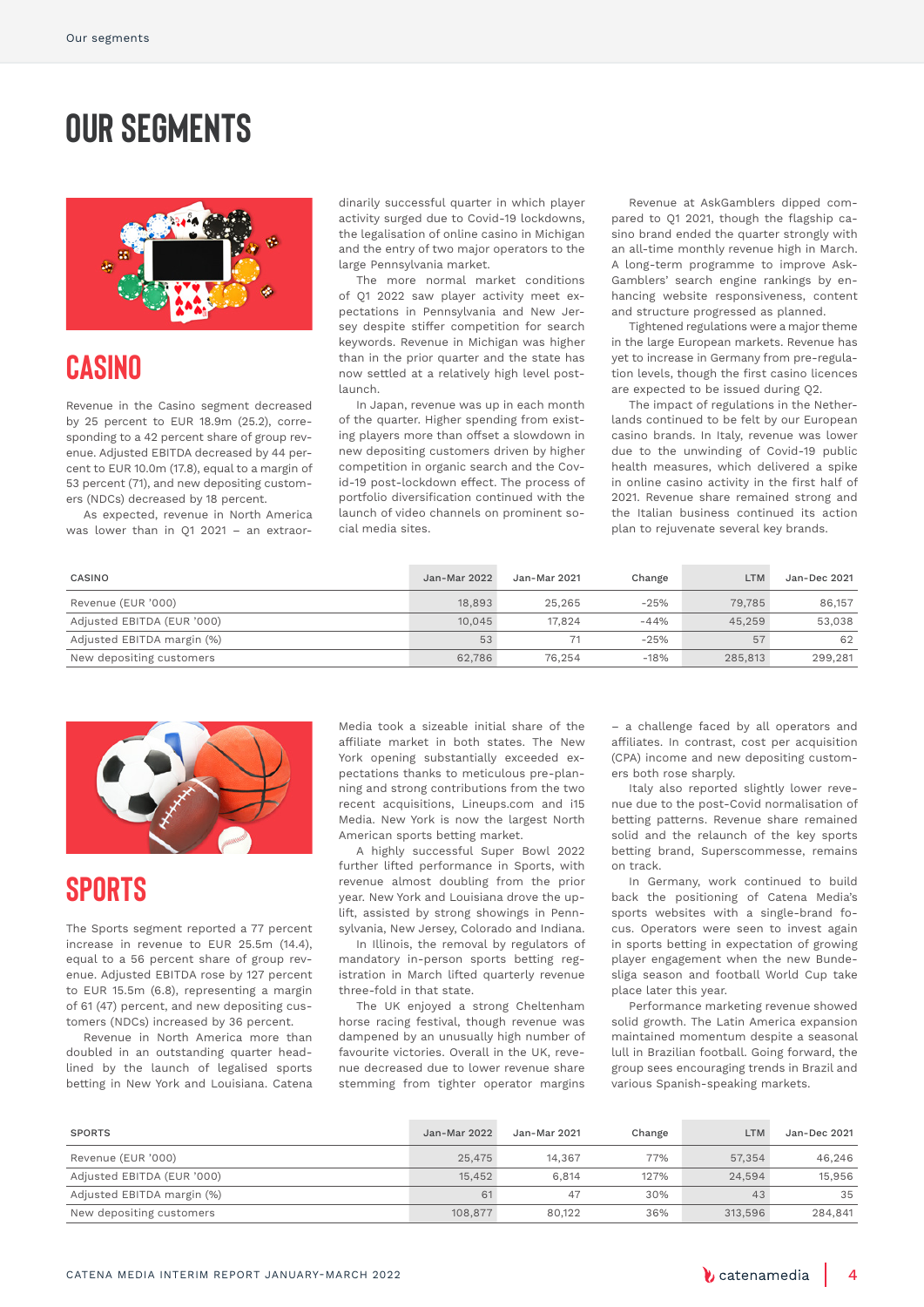

### **Financial Trading**

Revenue in the Financial Trading segment decreased by 24 percent to EUR 0.8m (1.1), corresponding to a 2 percent share of group revenue. Adjusted EBITDA decreased

by 68 percent, while new depositing customers (NDCs) decreased by 78 percent.

The figures reflected challenging conditions on financial markets in stark contrast to an exceptionally strong first quarter of 2021. Risk appetite decreased sharply amid the worst start to a year for equity prices for almost 30 years.

Investor caution was heightened by geopolitical tensions, notably the war in Ukraine, and macroeconomic factors including rising interest rates and inflation. The market outlook remains unclear, but based on historic patterns, a strong rebound in search and investing activity can be expected when sentiment improves and equity markets begin to recover lost ground.

While the hesitation among first-time investors in the prevailing climate hit Ask-Traders, the German market – which accounts for about half of the segment's revenue – held relatively firm. Forward progress was seen in Nigeria, South Africa and Malaysia. Operations also launched successfully in Singapore during the period.

Financial Trading is currently expanding its focus beyond first-time users to develop nuanced content capable of attracting more experienced traders and to broaden the offering to commodities such as gold and energy. Over time, this will diversify the customer base and reduce dependency on market conditions.

| <b>FINANCIAL TRADING</b>   | Jan-Mar 2022 | Jan-Mar 2021 | Change | <b>LTM</b> | Jan-Dec 2021 |
|----------------------------|--------------|--------------|--------|------------|--------------|
| Revenue (EUR '000)         | 842          | 1.110        | $-24%$ | 3.441      | 3.709        |
| Adjusted EBITDA (EUR '000) | 128          | 398          | $-68%$ | 474        | 744          |
| Adjusted EBITDA margin (%) | 15           | 36           | $-58%$ | 14         | 20           |
| New depositing customers   | 255          | 1.170        | $-78%$ | 1.485      | 2.400        |



### **Share of adjusted EBITDA**



# **Share of revenue**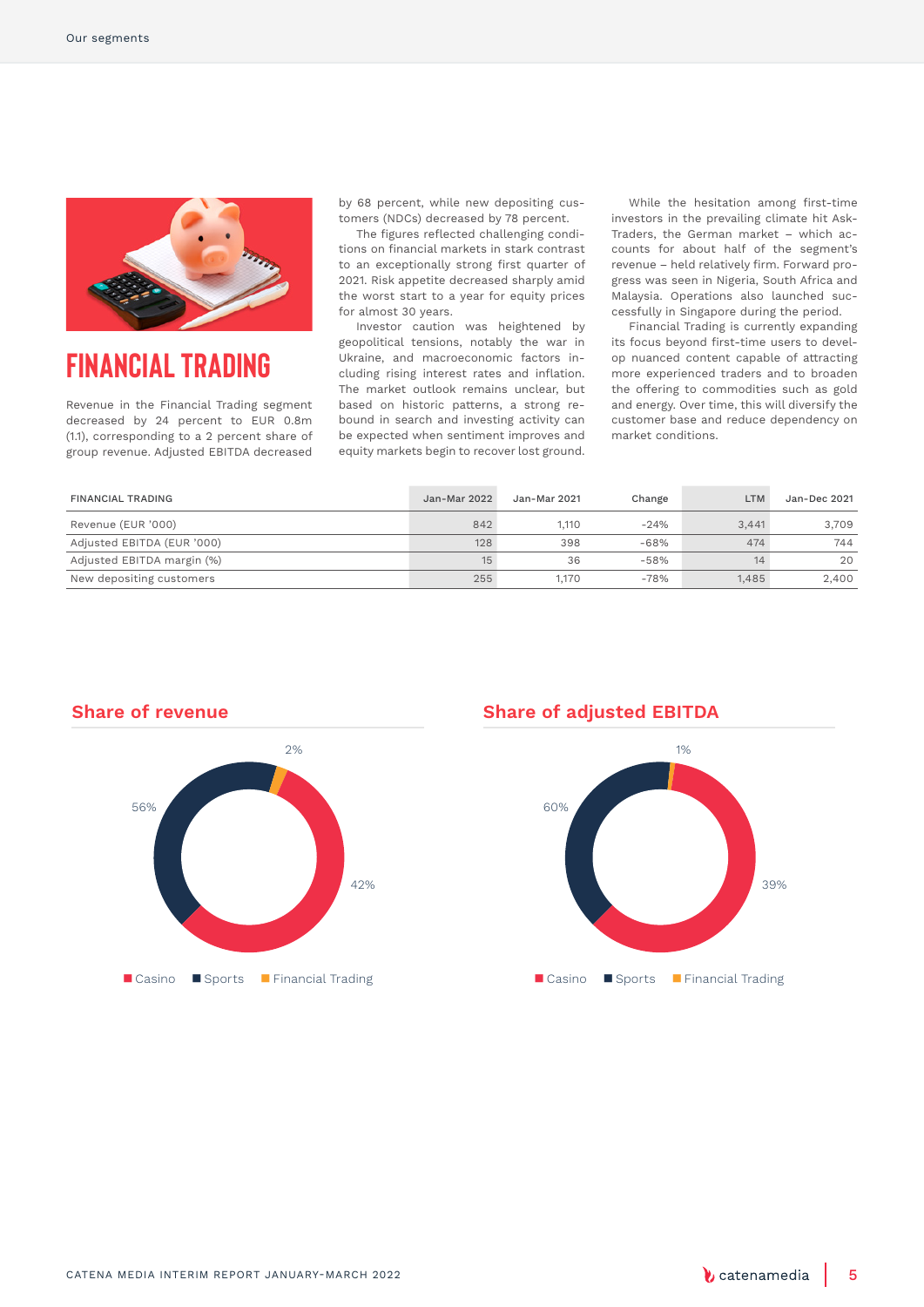# **Financial performance January-March 2022**

#### **REVENUE**

Revenue for Q1 2022 was EUR 45.2m (40.7), an increase of 11 percent from the corresponding quarter. Search revenue increased by 14 percent compared to Q1 2021 and totalled EUR 43.9m (38.4). Paid revenue was EUR 1.3m (2.3). Revenue derived through revenue-sharing arrangements accounted for 27 percent (32), revenue from cost per acquisition totalled 67 (59) percent and fixed fees were 6 percent (9) of total revenue.

#### **EXPENSES**

Total operating expenses, including items affecting comparability totalled EUR 23.6m (19.8).

Direct costs rose to EUR 4.2m (3.3) as a result of increased influencer partnerships in North America. Personnel expenses increased to EUR 9.7m (7.6), and excluding items affecting comparability rose by 29 percent to EUR 9.3m (7.2). The increase in personnel costs in comparison to Q1 2021 was mainly attributable to continued investment in the growing North American market in readiness for future market launches. The employee headcount in North America was 56 percent higher than in Q1 2021. Other operating expenses decreased to EUR 6.2m (6.5), and excluding items affecting comparability increased by 18 percent to EUR 6.1 (5.2). This increase is mainly attributable to investments in robust and agile IT infrastructure to support sites, search engine optimisation costs and travel expenses.

Items affecting comparability in Q1 2022 totalled EUR 0.4m, comprising costs in relation to share-based payments and minor reorganisation costs classified in ''personnel expenses''. Minor costs were incurred in Q1 2022 in relation to the acquistion of Lineups.

com and were classified within ''other operating expenses''. During Q1 2021, items affecting comparability totalled EUR 1.7m, of which restructuring costs of EUR 1.2m and refinancing costs of EUR 0.1m were classified in "other operating expenses". Other reorganisation costs of EUR 0.5m were classified in "personnel expenses" and an insignificant amount was reversed as an adjustment to the sharebased payments.

#### **EARNINGS**

Adjusted EBITDA increased by 2 percent and totalled EUR 25.6m (25.0). This corresponds to an adjusted EBITDA margin of 57 percent (61). EBITDA, including items affecting comparability of EUR 0.4m (1.7), increased by 8 percent and totalled EUR 25.2m (23.3). This corresponds to an EBITDA margin of 56 percent (57), a marginal decrease from the corresponding quarter. Earnings per share (EPS) before dilution were EUR 0.28 (0.26). EPS after dilution were EUR 0.19 (0.17).

### **TAXES**

The effective tax rate for the group was 4 percent (7). Earnings after tax comprised a profit of EUR 20.9m (18.0).

### **LIQUIDITY AND CASH FLOW**

On 31 March 2022, cash and cash equivalents stood at EUR 26.7m (37.5). Net cash generated from operating activities decreased by 38 percent compared to Q1 2021 and totalled EUR 13.0m (20.8). The cash conversion rate was 52 percent (89).

| REVENUE                  | Jan-Mar 2022 | Jan-Mar 2021 | Change | <b>LTM</b> | Full year 2021 |
|--------------------------|--------------|--------------|--------|------------|----------------|
| Search revenue           | 43.902       | 38,445       | 14%    | 134,508    | 129,051        |
| Paid revenue             | 1.308        | 2.297        | $-43%$ | 6.072      | 7.061          |
| Total revenue (EUR '000) | 45,210       | 40.742       | 11%    | 140,580    | 136,112        |

### **Revenue models**



### **Revenue streams**

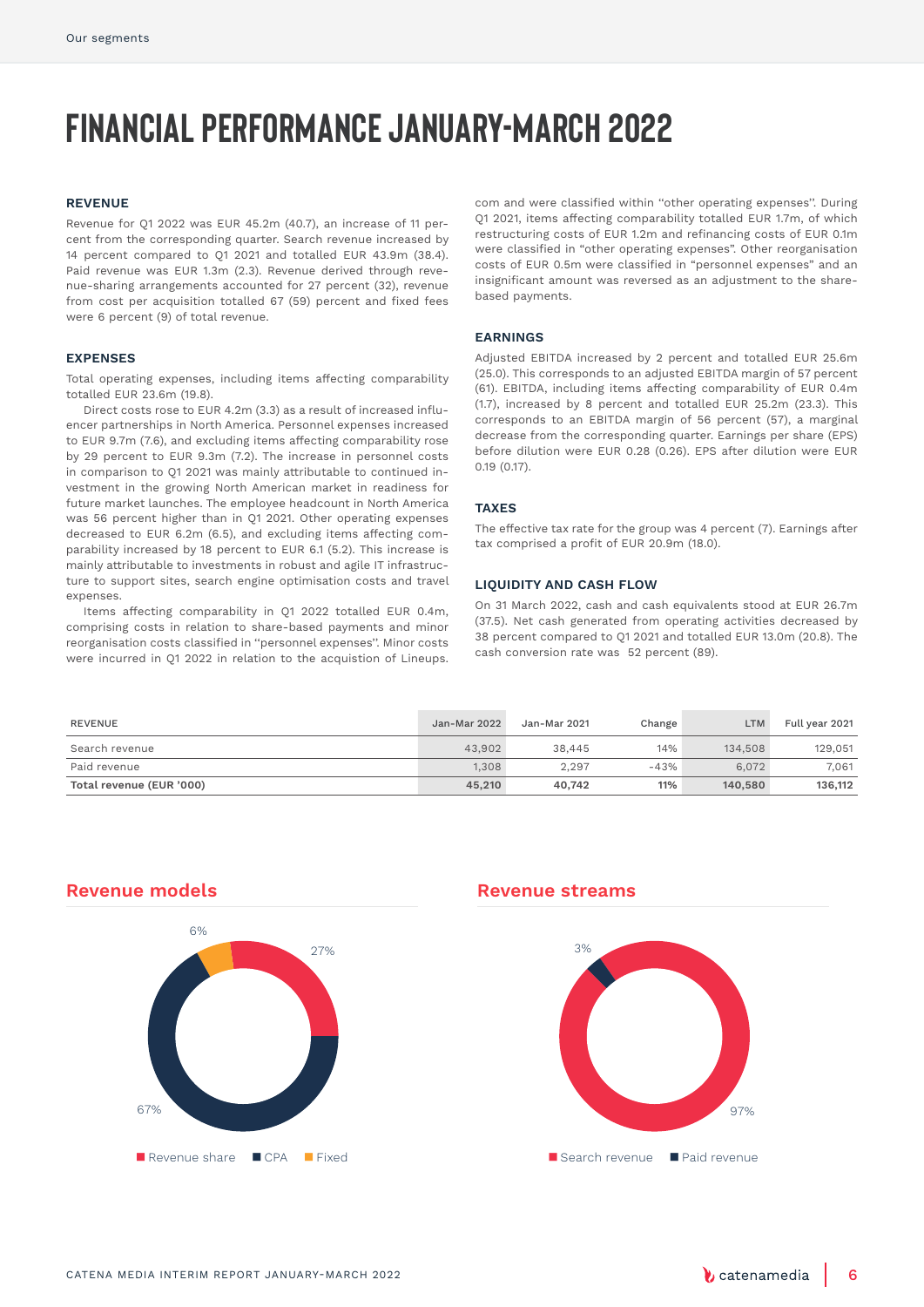# **Other**

### **SHARES AND SHARE DATA**

Earnings per share for Q1 2022 were EUR 0.28 (0.26) before dilution and EUR 0.19 (0.17) after dilution. At the end of the period, Catena Media had 76,315,268 outstanding shares. This will increase to 110,091,872 after full dilution, assuming exercise of all outstanding warrants.

Share capital was EUR 114,473.9 corresponding to EUR 0.0015 per share. After full dilution, share capital will be EUR 165,137.81.

On 31 March 2022, the closing price for the Catena Media share was SEK 47.44.

#### Changes in number of shares

• On 23 March 2022, Catena Media resolved a directed issue of 135,147 shares due to the exercise of its warrants (CTM TO1) during the eighth warrant exercise period.

#### **EQUITY**

As at 31 March 2022, equity including hybrid capital securities totalled EUR 242.9m (257.5), corresponding to an equity-to-assets ratio of 65 percent (73). Excluding hybrid capital securities, equity totalled EUR 198.7m (208.5).

### **LARGEST SHAREHOLDERS**

The 10 largest shareholders of Catena Media plc as of 31 March 2022 were as follows:

| 10 LARGEST SHAREHOLDERS AS OF 31 MARCH |  |
|----------------------------------------|--|
|                                        |  |

| Avanza Pension                       | 7.6   |
|--------------------------------------|-------|
| Alcur Funds                          | 7.6   |
| Investment AB Öresund                | 7.5   |
| Second Swedish National Pension Fund | 7.0   |
| Ruane, Cunnif & Goldfarb             | 6.0   |
| <b>Prioritet Finans</b>              | 5.8   |
| Catena Media plc                     | 4.8   |
| OceanView Marketing                  | 4.0   |
| Nordnet Pension Insurance            | 3.1   |
| Dimensional Fund Advisors            | 1.2   |
| Subtotal, 10 largest shareholders    | 54.6  |
| Other shareholders                   | 45.4  |
| Total                                | 100.0 |

#### **STRATEGIC DIRECTION FOR THE PERIOD 2021-2025**

- Current projections estimate operating cash flow of EUR 300- 370m during the period. Operating cash flow may be used for purposes including share buybacks and dividends, provided there are no restrictions from debt financing, and for strategic mergers and acquistions (M&A). The underlying purpose is flexibility regarding more efficient capital usage.
- The group foresees a continued strong demand for sports betting and casino affiliate services, especially in regulated markets.
- The North American business will be a core driver, with expected revenue of USD 100m for 2022, assuming that market estimates and launches hold firm.
- Expansion will continue into Latin America, Asia and certain central European markets. Additionally, the restructuring of the existing business to achieve higher market share and costefficiency will continue in Europe. The company will positively evaluate M&A investments to further strengthen its position in strategic markets.

#### **FINANCIAL TARGETS 2021-2025**

- #1 Achieve profitable double-digit organic growth annually over the period, with the US as the core growth driver.
- #2 Net interest-bearing debt/adjusted EBITDA to fall within the span of 0-1.75x.

#### **FUNDING**

At the end of the period Catena Media had outstanding senior unsecured floating rate bonds of EUR 55m, an outstanding bank term loan of EUR 18.8m, and a revolving credit facility of EUR 10m. In addition, Catena Media's funds include the hybrid capital securities issued on 10 July 2020 and which may be redeemed in full by the company on 10 July 2025 at the earliest or used as a payment set-off by their holders during any of the warrant exercise windows following an interim or year-end report, until and including the Q2 2024 interim report. At the end of the period, hybrid capital securities with a nominal value of EUR 52.8m, net of EUR 8.6m issuance costs, were reported in the company's statement of financial position. For more information, see Note 6 (Borrowings) and Note 8 (Hybrid capital securities) to the condensed consolidated financial statements in this report, and the company's website www.catenamedia.com/investors.

### **PARENT COMPANY**

Catena Media plc, registration number C70858, is a public company with head offices in Malta. Catena Media plc is the ultimate holding company, with the purpose of receiving dividend income from the main operating company, Catena Operations Limited. Catena Media plc is listed on Nasdaq Stockholm's main market, Mid Cap. The shares are traded under the ticker CTM and with the ISIN code MT0001000109.

During Q1 2022, the company had no dividend income. In Q1 2021, dividend income was EUR 10.0m. Q1 2022 resulted in an operating loss of EUR 0.48m, compared to an operating profit of EUR 9.5m in the corresponding period. Profit after tax was EUR 1.1m (8.1).

Bond fair value movement in Q1 2022 classified in "Other gains/ (losses) on financial liability at fair value through profit or loss", resulted in a gain of EUR 1.9m compared to a loss of EUR 1.2m in Q1 2021. Interest payable on borrowings was EUR 1.1m (1.1) for Q1 2022. The parent company's cash and cash equivalents were EUR

5.9m (10.7). Liabilities totalled EUR 86.4m (107.3). Equity was EUR 181.4m (165.4).

### **SIGNIFICANT RISKS AND UNCERTAINTIES**

Catena Media's risk management aims to execute the business strategy while maintaining a high level of risk awareness and control. The group is, in particular, exposed to compliance risks related to the online gambling industry and the financial industry. Risks are managed on a strategic, operational and financial level. Comprehensive risk disclosures are available in the Catena Media 2021 Annual Report on pages 33-37 and 52-54. There have been no significant changes to any of the risks since disclosed in the annual report.

#### **SEASONALITY**

A significant portion of Catena Media's sports betting business is subject to the seasonal openings and closures of the major sports leagues in North America and Europe. These seasonal shifts are associated with changeability in the group's quarterly performance, with revenues typically being higher in the first and fourth quarters. Fluctuations in quarterly results are also reflective of market launches in North America, such as those seen during the last two years.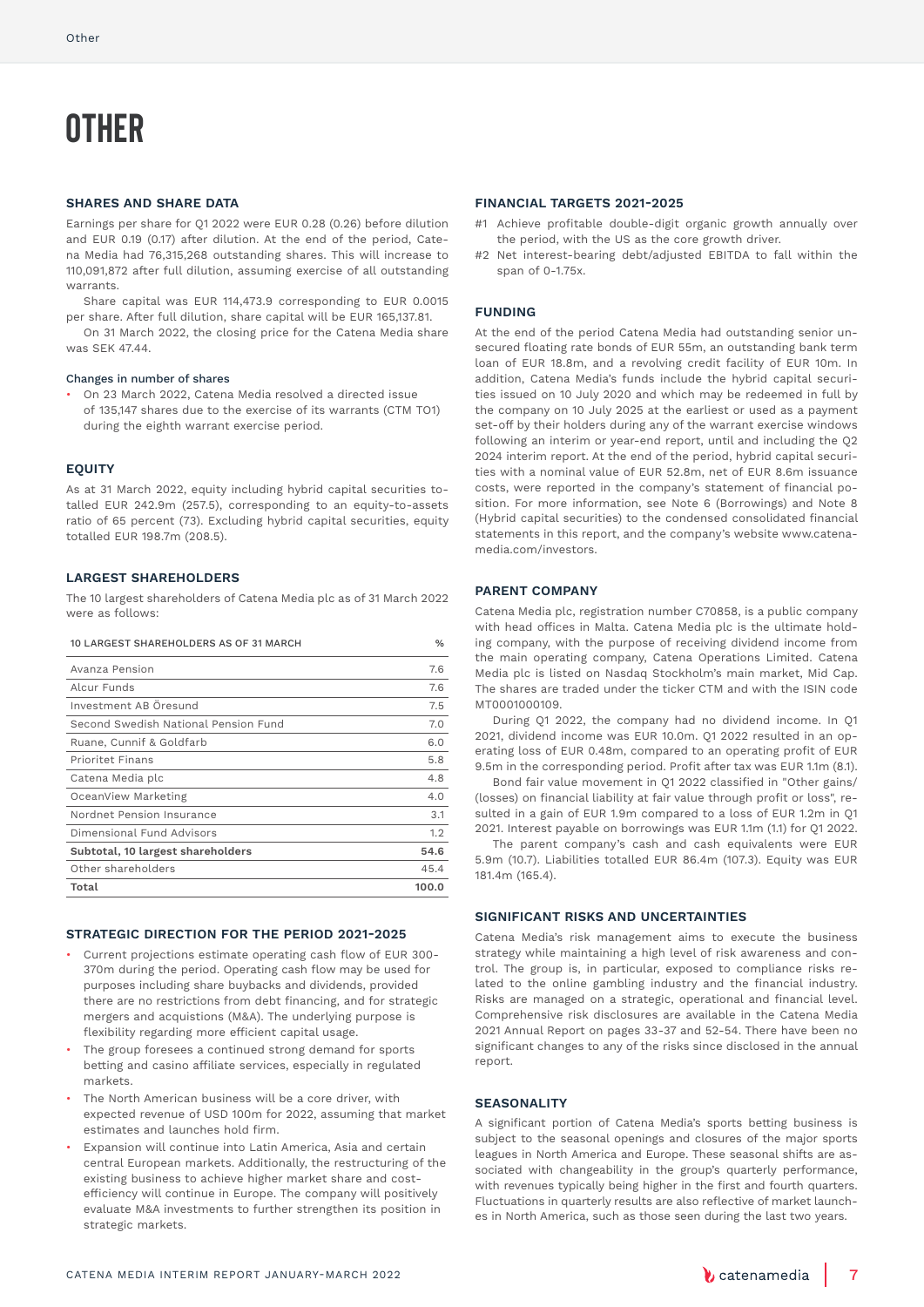#### **SUSTAINABILITY**

Sustainability is a strategic imperative for Catena Media. The group is a digital platform with a relatively small environmental footprint and therefore focuses its efforts on social responsibility and governance. The company works constantly to improve governance and to make its operations more sustainable, emphasising business ethics, corporate governance and transparency. Socially it stands for equality, ethical conduct and diversity at all levels. Catena Media's sector leadership in corporate social responsibility is reflected in a commitment to fair and equitable gaming, for instance via the AskGamblers casino complaints service, which again returned a record sum to users during 2021. During Q4 2021, the company established a Sustainability Council consisting of members from both the board of directors and executive management. It is tasked with further developing the company's sustainability strategy. A more detailed description of the sustainability strategy can be found in the Catena Media 2021 Annual Report on pages 18-25.

#### **EMPLOYEES**

As of 31 March, the group had 481 (411) employees, of whom 168 (144) were women, corresponding to 35 percent (35) of the total. Of all employees, 480 are employed full-time and one is employed part-time.

### **ANNUAL GENERAL MEETING**

The annual general meeting of Catena Media plc for the financial year 1 January 2021 – 31 December 2021 will be held on Monday 23 May 2022, at Hilton Malta, Portomaso, St. Julian's, STJ4012, Malta at 10:00 am (CEST).

#### **NOMINATION COMITTEEE**

Catena Media's nomination committee for the 2022 AGM consists of committee chairman Petter Mattson, representing Alcur Funds; Ulrika Danielson, representing the Second Swedish National Pension Fund; Nicklas Paulson, representing Investment AB Öresund; and Göran Blomberg, Chairman of the Board of Catena Media.

### **PRESENTATION OF REPORT TO INVESTORS AND MEDIA**

CEO Michael Daly and Group CFO Peter Messner will present the Q1 2022 report in a combined audiocast and telephone conference on 18 May 2022 at 09:00 CET. There will be an opportunity to ask questions. The presentation will be in English and can be attended via this link:

https://tv.streamfabriken.com/catena-media-q1-2022

To participate via telephone, please dial: SE: +46 850 558 368 UK: +44 333 300 9 272  $US: +16467224902$ 

The switchboard opens at 08:55 CET and the presentation will be available on the website: https://www.catenamedia.com/investors/reports/quarterly

### **UPCOMING EVENTS**

| Annual general meeting                   | 23 May 2022      |
|------------------------------------------|------------------|
| Interim report Q2 January-June 2022      | 18 August 2022   |
| Interim report Q3 January-September 2022 | 17 November 2022 |

This report has not been reviewed or audited by the company's auditors.

Malta, 18 May 2022

Michael Daly, CEO

## For further information, please contact

Michael Daly, CEO michael.daly@catenamedia.com

Peter Messner, Group CFO peter.messner@catenamedia.com

Investor Relations ir@catenamedia.com

REGISTERED OFFICE Quantum Place, Triq ix-Xatt Ta'Xbiex, Gzira, GZR 1052, Malta

This information is information that Catena Media plc is obliged to make public pursuant to the EU Market Abuse Regulation. The information was submitted for publication, through the agency of the contact persons, on 18 May 2022 at 07:00 CEST.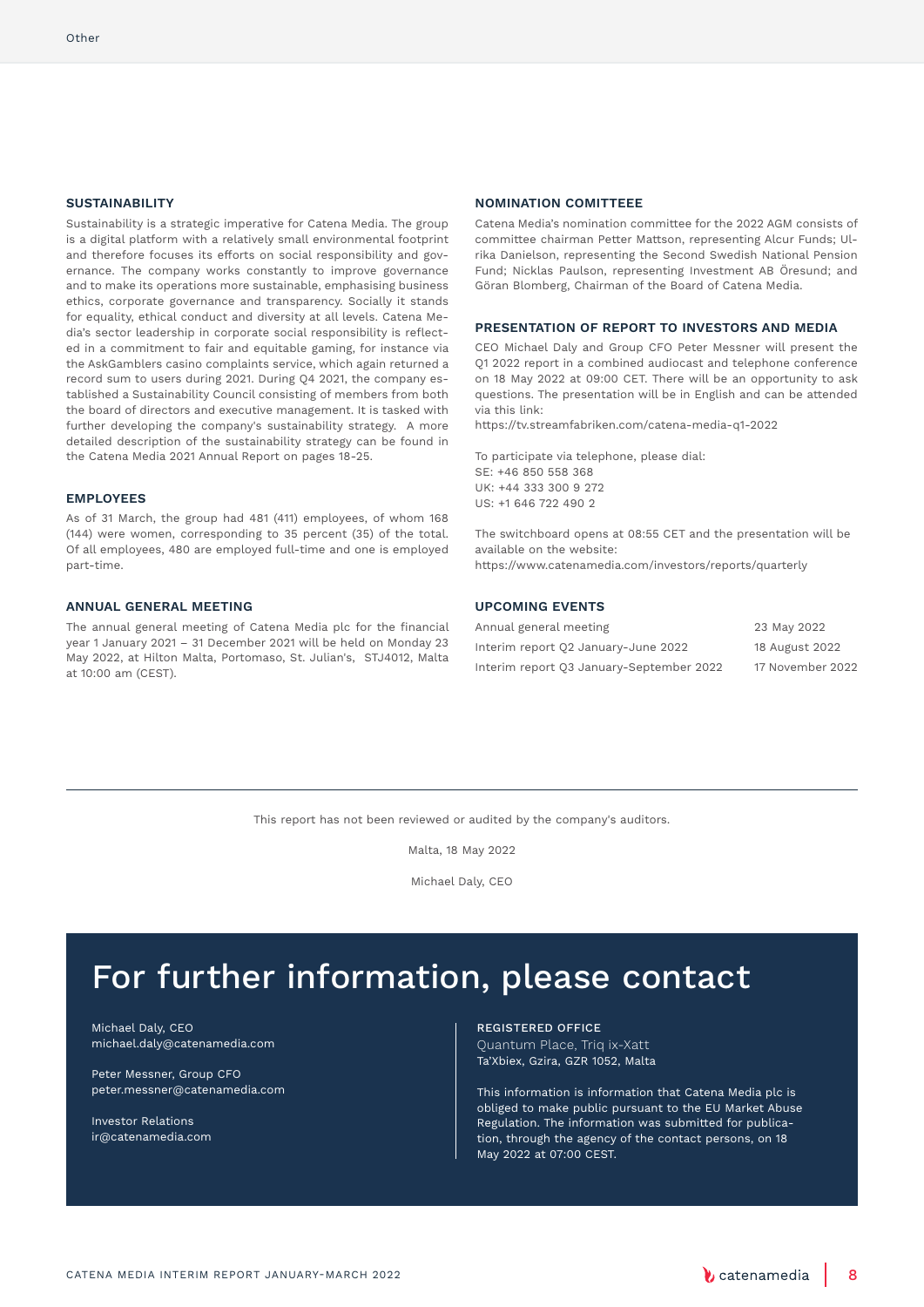# **Consolidated key data and ratios**

In addition to financial measures defined by IFRS, Catena Media presents some alternative performance measures in this interim report that are not defined by IFRS. These alternative performance measures provide valuable additional information to investors and management for evaluating the financial performance and position of Catena Media. These non-IFRS measures, as defined on the last page of this report, will not necessarily be comparable to similarly defined measures in other companies' reports and should not be considered as substitutes for financial reporting measures prepared in accordance with IFRS. More information and key ratio calculations can be found at:

https://www.catenamedia.com/investors/

|                                                                                       | <b>Jan-Mar 2022</b> | Jan-Mar 2021   | Jan-Dec 2021 |
|---------------------------------------------------------------------------------------|---------------------|----------------|--------------|
| Financial measures defined by IFRS                                                    |                     |                |              |
| Revenue (EUR '000)                                                                    | 45,210              | 40,742         | 136,112      |
| Earnings per share before dilution (EUR)                                              | 0.28                | 0.26           | (0.10)       |
| Earnings per share after dilution (EUR)                                               | 0.19                | 0.17           | (0.06)       |
| Weighted average number of outstanding shares<br>at period end before dilution ('000) | 73,635              | 70,159         | 75,320       |
| Weighted average number of outstanding shares<br>at period end after dilution ('000)  | 108,502             | 109,099        | 110,477      |
| Alternative performance measures                                                      |                     |                |              |
| EBITDA (EUR '000)                                                                     | 25,226              | 23,308         | 63,529       |
| EBITDA margin (%)                                                                     | 56                  | 57             | 47           |
| Adjusted EBITDA (EUR '000)*                                                           | 25,625              | 25,036         | 69,732       |
| Adjusted EBITDA margin (%)                                                            | 57                  | 61             | 51           |
| Effective tax rate (%)                                                                | $\overline{4}$      | $\overline{7}$ | (24)         |
| New depositing customers                                                              | 171,918             | 157,546        | 586,522      |
|                                                                                       |                     |                |              |
| Average shareholders' equity, last 12 months (EUR '000)                               | 245,953             | 223,631        | 247,335      |
| Return on equity, rolling 12 months (%)                                               | (2)                 | 10             | (3)          |
| Equity-to-assets ratio (%)                                                            | 65                  | 73             | 62           |
| Quick ratio (%)                                                                       | 140                 | 67             | 115          |
| Net interest-bearing liabilities (NIBL) (EUR '000)                                    | 57,015              | 40,800         | 58,142       |
| NIBL/EBITDA multiple                                                                  | 0.87                | 0.67           | 0.92         |
| NIBL/adjusted EBITDA multiple                                                         | 0.81                | 0.63           | 0.83         |
| NIBL (including hybrid capital securities) (EUR '000)                                 | 109,803             | 98,235         | 111,160      |
| NIBL (including hybrid capital securities)/EBITDA multiple                            | 1.68                | 1.61           | 1.75         |
| NIBL (including hybrid capital securities)/Adjusted EBITDA multiple                   | 1.56                | 1.53           | 1.59         |
| Debt/equity ratio multiple                                                            | 0.55                | 0.37           | 0.60         |
| Equity per share before dilution (EUR)                                                | 3.30                | 3.67           | 3.03         |
| Equity per share after dilution (EUR)                                                 | 2.24                | 2.36           | 2.07         |
| Average number of employees                                                           | 474                 | 409            | 425          |
| Employees at period-end                                                               | 481                 | 411            | 455          |
| Productivity ratio (EUR '000)                                                         | 95                  | 100            | 320          |
| Adjusted EBITDA productivity ratio (EUR '000)                                         | 54                  | 61             | 164          |
|                                                                                       |                     |                |              |

Adjustments for Q1 2022 relate to items affecting comparability of EUR 0.4m (1.7). Further details can be found in Note 4 on page 17.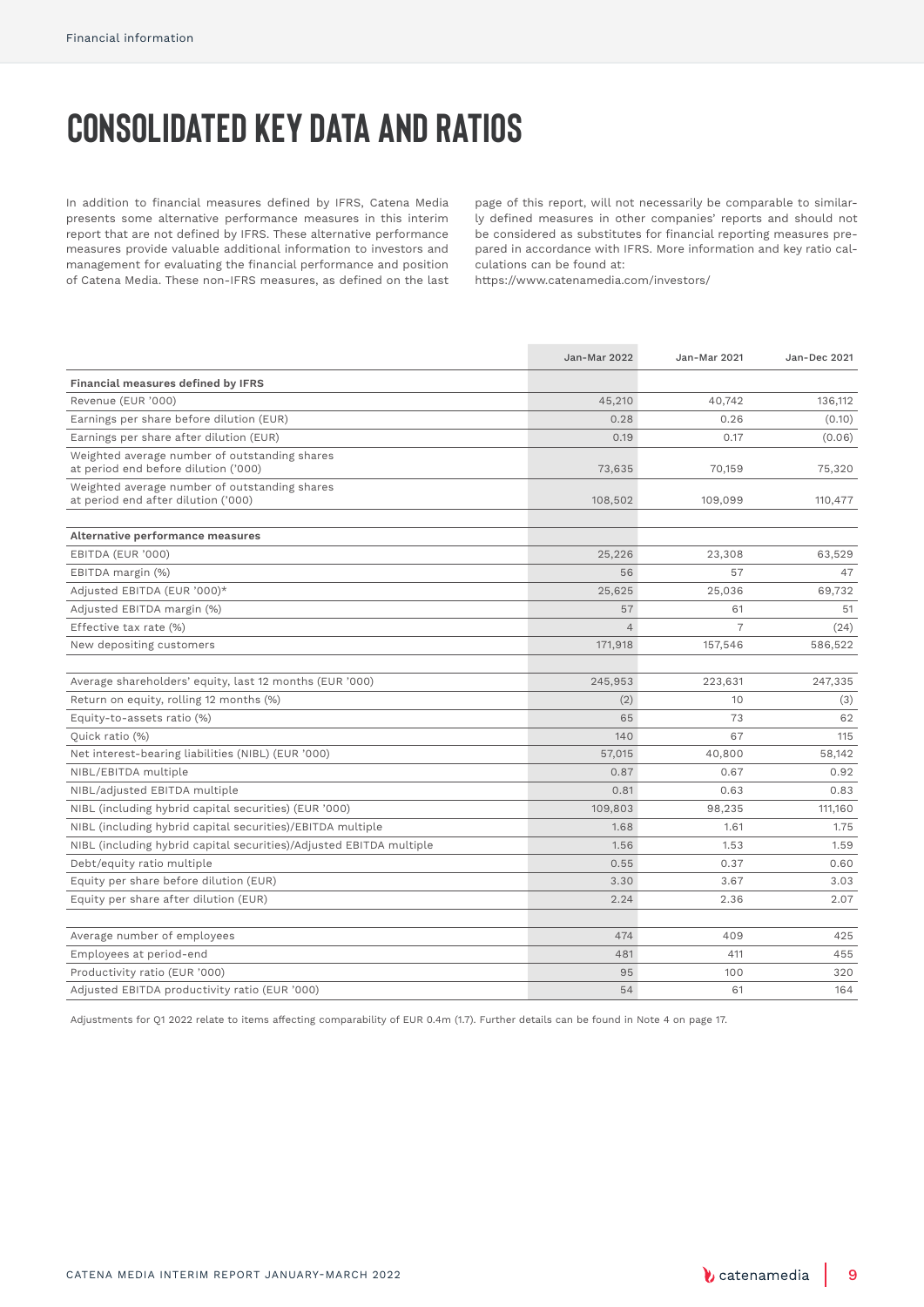# **Condensed consolidated interim statements OF COMPREHENSIVE INCOME**

| AMOUNTS IN '000 (EUR)                                                                                                            | Notes | <b>Jan-Mar 2022</b> | Jan-Mar 2021 | Jan-Dec 2021 |
|----------------------------------------------------------------------------------------------------------------------------------|-------|---------------------|--------------|--------------|
| Revenue                                                                                                                          | 2     | 45,210              | 40,742       | 136,112      |
| <b>Total revenue</b>                                                                                                             |       | 45,210              | 40,742       | 136,112      |
|                                                                                                                                  |       |                     |              |              |
| Direct costs                                                                                                                     |       | (4, 152)            | (3,327)      | (15, 496)    |
| Personnel expenses                                                                                                               |       | (9,662)             | (7,646)      | (31, 955)    |
| Depreciation and amortisation                                                                                                    |       | (3,574)             | (2, 323)     | (10, 666)    |
| Impairment on intangible assets                                                                                                  |       |                     |              | (49, 413)    |
| Other operating expenses                                                                                                         |       | (6,170)             | (6, 461)     | (25, 132)    |
| <b>Total operating expenses</b>                                                                                                  |       | (23, 558)           | (19, 757)    | (132, 662)   |
|                                                                                                                                  |       |                     |              |              |
| Operating profit                                                                                                                 |       | 21,652              | 20,985       | 3,450        |
| Interest payable on borrowings                                                                                                   |       | (1, 162)            | (1,105)      | (4,637)      |
| Other gains/(losses) on financial liability at fair value through                                                                |       |                     |              |              |
| profit or loss                                                                                                                   |       | 1,925               | (1,181)      | (1,706)      |
| Other finance (costs)/income                                                                                                     |       | (638)               | 707          | (2,880)      |
| Profit/(loss) before tax                                                                                                         |       | 21,777              | 19,406       | (5, 773)     |
| Tax expense                                                                                                                      |       | (884)               | (1, 365)     | (1, 396)     |
| Profit/(loss) for the period attributable<br>to the equity holders of the parent company                                         |       | 20,893              | 18,041       | (7, 169)     |
| Other comprehensive income                                                                                                       |       |                     |              |              |
| Items that may be reclassified to profit for the period                                                                          |       |                     |              |              |
| Currency translation differences                                                                                                 |       | 5                   | 107          | (986)        |
| Items that will not be reclassified to profit for the period                                                                     |       |                     |              |              |
| Interest payable on hybrid capital securities                                                                                    |       | (1,075)             | (1,192)      | (4,531)      |
| Total other comprehensive loss for the period                                                                                    |       | (1,070)             | (1,085)      | (5, 517)     |
|                                                                                                                                  |       |                     |              |              |
| Total comprehensive income/(loss) attributable<br>to the equity holders of the parent company                                    |       | 19,823              | 16,956       | (12, 686)    |
|                                                                                                                                  |       |                     |              |              |
| Earnings per share attributable to the equity holders of the parent<br>company during the period (expressed in euros per share): |       |                     |              |              |
| Basic earnings per share                                                                                                         |       |                     |              |              |
| From profit/(loss) for the period                                                                                                |       | 0.28                | 0.26         | (0.10)       |
|                                                                                                                                  |       |                     |              |              |
| Diluted earnings per share<br>From profit/(loss) for the period                                                                  |       | 0.19                | 0.17         | (0.06)       |
|                                                                                                                                  |       |                     |              |              |

# **Condensed consolidated interim income statement measures**

| Operating profit                                         | 21,652 | 20,985 | 3,450  |
|----------------------------------------------------------|--------|--------|--------|
| Depreciation and amortisation                            | 3.574  | 2.323  | 10,666 |
| Impairment on intangible assets                          |        |        | 49,413 |
| <b>EBITDA</b>                                            | 25,226 | 23,308 | 63,529 |
| Items affecting comparability in personnel expenses:     |        |        |        |
| Share-based payments<br>$\overline{4}$                   | 354    | (51)   | 917    |
| Reorganisation costs<br>$\overline{4}$                   | 8      | 501    | 1.321  |
| Items affecting comparability in operating expenses<br>4 | 37     | 1.278  | 3.965  |
| <b>Adjusted EBITDA</b>                                   | 25,625 | 25,036 | 69.732 |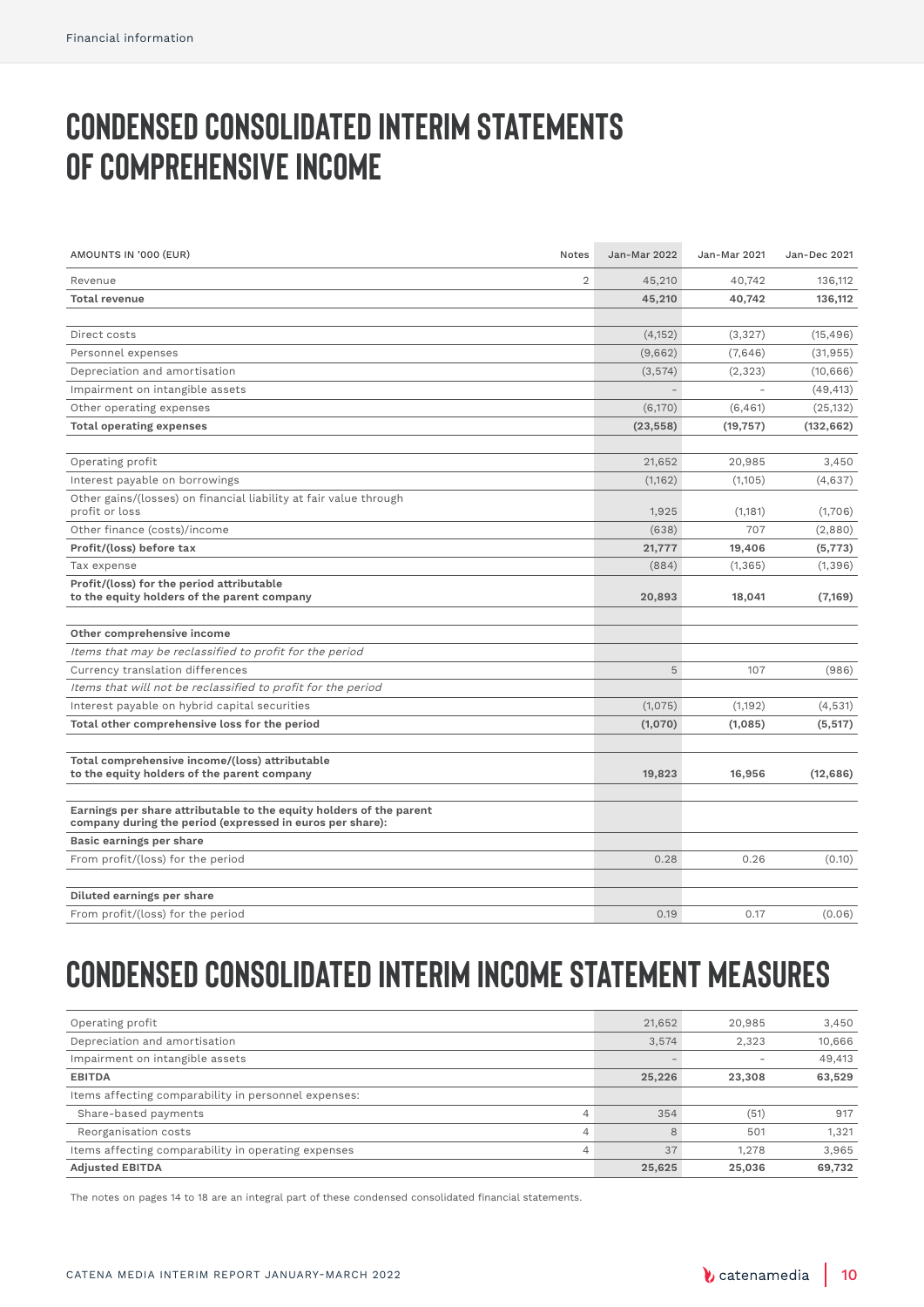# **Condensed consolidated interim statements of financial position**

| AMOUNTS IN '000 (EUR)               | Notes          | 31 Mar 2022 | 31 Mar 2021              | 31 Dec 2021 |
|-------------------------------------|----------------|-------------|--------------------------|-------------|
| <b>ASSETS</b>                       |                |             |                          |             |
| Non-current assets                  |                |             |                          |             |
| Goodwill                            |                | 7,333       | 7,333                    | 7,333       |
| Right-of-use asset                  |                | 1,524       | 4,266                    | 2,631       |
| Other intangible assets             | 5              | 306,670     | 279,332                  | 306,451     |
| Property, plant and equipment       |                | 1,824       | 2,360                    | 1,942       |
| <b>Total non-current assets</b>     |                | 317,351     | 293,291                  | 318,357     |
|                                     |                |             |                          |             |
| <b>Current assets</b>               |                |             |                          |             |
| Trade and other receivables         |                | 31,609      | 21,836                   | 20,125      |
| Cash and cash equivalents           |                | 26,735      | 37,525                   | 27,691      |
| <b>Total current assets</b>         |                | 58,344      | 59,361                   | 47,816      |
|                                     |                |             |                          |             |
| <b>Total assets</b>                 |                | 375,695     | 352,652                  | 366,173     |
|                                     |                |             |                          |             |
| <b>EQUITY AND LIABILITIES</b>       |                |             |                          |             |
| <b>Capital and reserves</b>         |                |             |                          |             |
| Share capital                       |                | 114         | 106                      | 114         |
| Share premium                       |                | 122,597     | 110,964                  | 122,361     |
| Treasury reserve                    | 9              | (18,908)    | $\overline{\phantom{a}}$ | (13,098)    |
| Hybrid capital securities           | 8              | 44,226      | 48,928                   | 44,466      |
| Other reserves                      |                | 12,103      | 5,992                    | 11,745      |
| Retained earnings                   |                | 82,754      | 91,485                   | 62,936      |
| <b>Total equity</b>                 |                | 242,886     | 257,475                  | 228,524     |
|                                     |                |             |                          |             |
| Liabilities                         |                |             |                          |             |
| Non-current liabilities             |                |             |                          |             |
| <b>Borrowings</b>                   | 6              | 73,767      |                          | 77,775      |
| Amounts committed on acquisition    | $\overline{7}$ | 4,591       |                          | 4,430       |
| Deferred tax liabilities            |                | 4,684       | 5,584                    | 4,381       |
| Lease liability                     |                | 336         | 2,122                    | 709         |
| Trade and other payables            |                | 8,178       |                          | 8,943       |
| Total non-current liabilities       |                | 91,556      | 7,706                    | 96,238      |
|                                     |                |             |                          |             |
| <b>Current liabilities</b>          |                |             |                          |             |
| <b>Borrowings</b>                   | 6              | 8,333       | 78,229                   | 8,333       |
| Amounts committed on acquisition    | $\overline{7}$ | 21,644      |                          | 20,896      |
| Trade and other payables            |                | 10,357      | 8,722                    | 11,715      |
| Current tax liabilities             |                | 919         | 520                      | 467         |
| <b>Total current liabilities</b>    |                | 41,253      | 87,471                   | 41,411      |
| <b>Total liabilities</b>            |                | 132,809     | 95,177                   | 137,649     |
|                                     |                |             |                          |             |
| <b>Total equity and liabilities</b> |                | 375,695     | 352,652                  | 366,173     |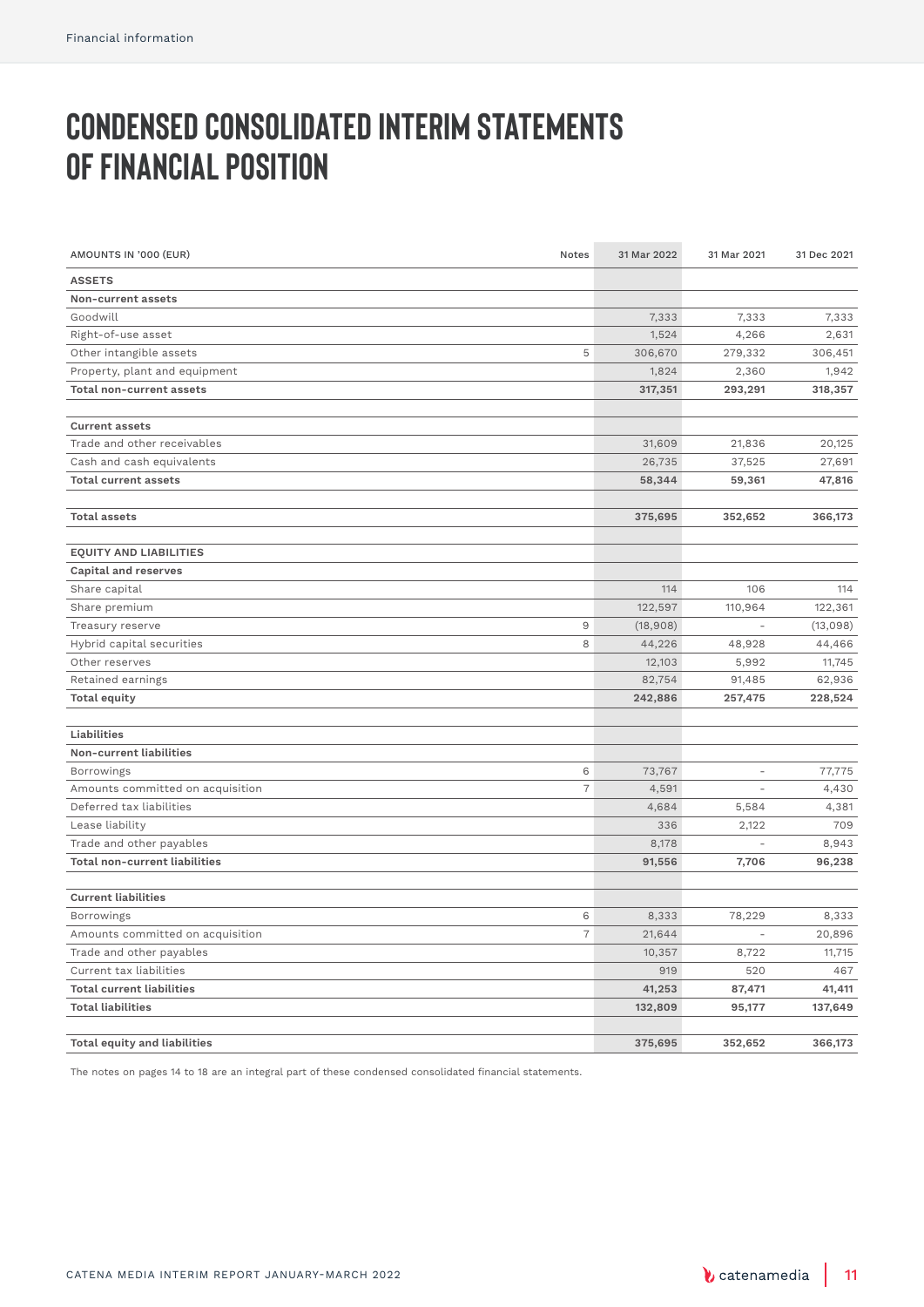# **Condensed consolidated interim statements OF CHANGES IN EQUITY**

|                                                    | Attributable to owners of the parent company |                          |                          |                              |                          |                          |                 |
|----------------------------------------------------|----------------------------------------------|--------------------------|--------------------------|------------------------------|--------------------------|--------------------------|-----------------|
| AMOUNTS IN '000 (EUR)                              | Share<br>capital                             | Share<br>premium         | Treasurv<br>reserve      | Hybrid capital<br>securities | Other<br>reserves        | Retained<br>earnings     | Total<br>equity |
| Balance at 1 January 2022                          | 114                                          | 122,361                  | (13,098)                 | 44,466                       | 11.745                   | 62,936                   | 228,524         |
| Comprehensive income                               |                                              |                          |                          |                              |                          |                          |                 |
| Profit for the period                              | ۰                                            | -                        | $\overline{\phantom{a}}$ | ۰                            | $\sim$                   | 20,893                   | 20,893          |
| Interest payable on hybrid capital securities      | ۰                                            | $\overline{\phantom{a}}$ | $\overline{\phantom{a}}$ | ۰                            | $\overline{\phantom{a}}$ | (1,075)                  | (1,075)         |
| Currency translation differences                   | $\overline{\phantom{a}}$                     | $\overline{\phantom{a}}$ | $\overline{\phantom{a}}$ | ۰                            | 5                        | $\overline{\phantom{a}}$ | 5               |
| Total comprehensive income for the period          | $\overline{\phantom{0}}$                     | $\overline{\phantom{a}}$ | $\overline{\phantom{a}}$ | -                            | 5                        | 19,818                   | 19,823          |
| <b>Transactions with owners</b>                    |                                              |                          |                          |                              |                          |                          |                 |
| Issue of share capital                             | ۰                                            | 236                      | ٠                        | $\overline{\phantom{a}}$     | $\overline{\phantom{a}}$ | ۰                        | 236             |
| Subscription set-offs, including transaction costs | ۰                                            | -                        | $\overline{\phantom{a}}$ | (240)                        | $\overline{\phantom{a}}$ | -                        | (240)           |
| Repurchase of shares, including transaction costs  | ۰                                            | $\overline{\phantom{a}}$ | (5,810)                  | ۰                            | $\overline{\phantom{a}}$ | $\overline{\phantom{0}}$ | (5,810)         |
| Equity-settled share-based payments                | ۰                                            | $\overline{\phantom{a}}$ | $\sim$                   | $\overline{\phantom{a}}$     | 353                      | $\overline{\phantom{a}}$ | 353             |
| Total transactions with owners                     | -                                            | 236                      | (5, 810)                 | (240)                        | 353                      | $\overline{\phantom{0}}$ | (5, 461)        |
| Balance at 31 March 2022                           | 114                                          | 122,597                  | (18,908)                 | 44,226                       | 12.103                   | 82,754                   | 242,886         |

|                                                    | Attributable to owners of the parent company |                          |                          |                              |                          |                          |                 |
|----------------------------------------------------|----------------------------------------------|--------------------------|--------------------------|------------------------------|--------------------------|--------------------------|-----------------|
| AMOUNTS IN '000 (EUR)                              | Share<br>capital                             | Share<br>premium         | Treasury<br>reserve      | Hybrid capital<br>securities | Other<br>reserves        | Retained<br>earnings     | Total<br>equity |
| Balance at 1 January 2021                          | 102                                          | 101,177                  |                          | 52,362                       | 11,839                   | 74,636                   | 240,116         |
|                                                    |                                              |                          |                          |                              |                          | g                        |                 |
| Comprehensive income                               |                                              |                          |                          |                              |                          |                          |                 |
| Loss for the year                                  | $\overline{\phantom{0}}$                     | ۰                        | ۰                        | ۰                            | $\overline{\phantom{a}}$ | (7,169)                  | (7,169)         |
| Interest payable on hybrid capital securities      | $\overline{\phantom{0}}$                     | ۰                        | ۰                        | $\overline{\phantom{a}}$     | $\overline{\phantom{a}}$ | (4,531)                  | (4,531)         |
| Currency translation differences                   | $\overline{\phantom{0}}$                     | ۰                        | ۰                        | $\overline{\phantom{a}}$     | (986)                    | $\overline{\phantom{a}}$ | (986)           |
| Total comprehensive loss for the year              | -                                            | $\overline{\phantom{0}}$ | $\overline{\phantom{0}}$ | $\overline{\phantom{a}}$     | (986)                    | (11,700)                 | (12, 686)       |
| <b>Transactions with owners</b>                    |                                              |                          |                          |                              |                          |                          |                 |
| Issue of share capital                             | 12                                           | 21,184                   | ۰                        |                              | $\overline{\phantom{a}}$ | $\overline{\phantom{a}}$ | 21,196          |
| Subscription set-offs, including transaction costs | -                                            | -                        | ۰                        | (7,896)                      | $\overline{\phantom{a}}$ | $\sim$                   | (7,896)         |
| Repurchase of shares, including transaction costs  | -                                            | $\overline{\phantom{a}}$ | (13,098)                 | $\overline{\phantom{a}}$     | $\overline{\phantom{a}}$ | $\overline{\phantom{a}}$ | (13,098)        |
| Equity-settled share-based payments                | -                                            | ۰                        | ۰                        | $\overline{\phantom{a}}$     | 892                      | $\overline{\phantom{0}}$ | 892             |
| <b>Total transactions with owners</b>              | 12                                           | 21,184                   | (13,098)                 | (7,896)                      | 892                      | $\overline{\phantom{a}}$ | 1.094           |
| Balance at 31 December 2021                        | 114                                          | 122,361                  | (13,098)                 | 44,466                       | 11,745                   | 62.936                   | 228,524         |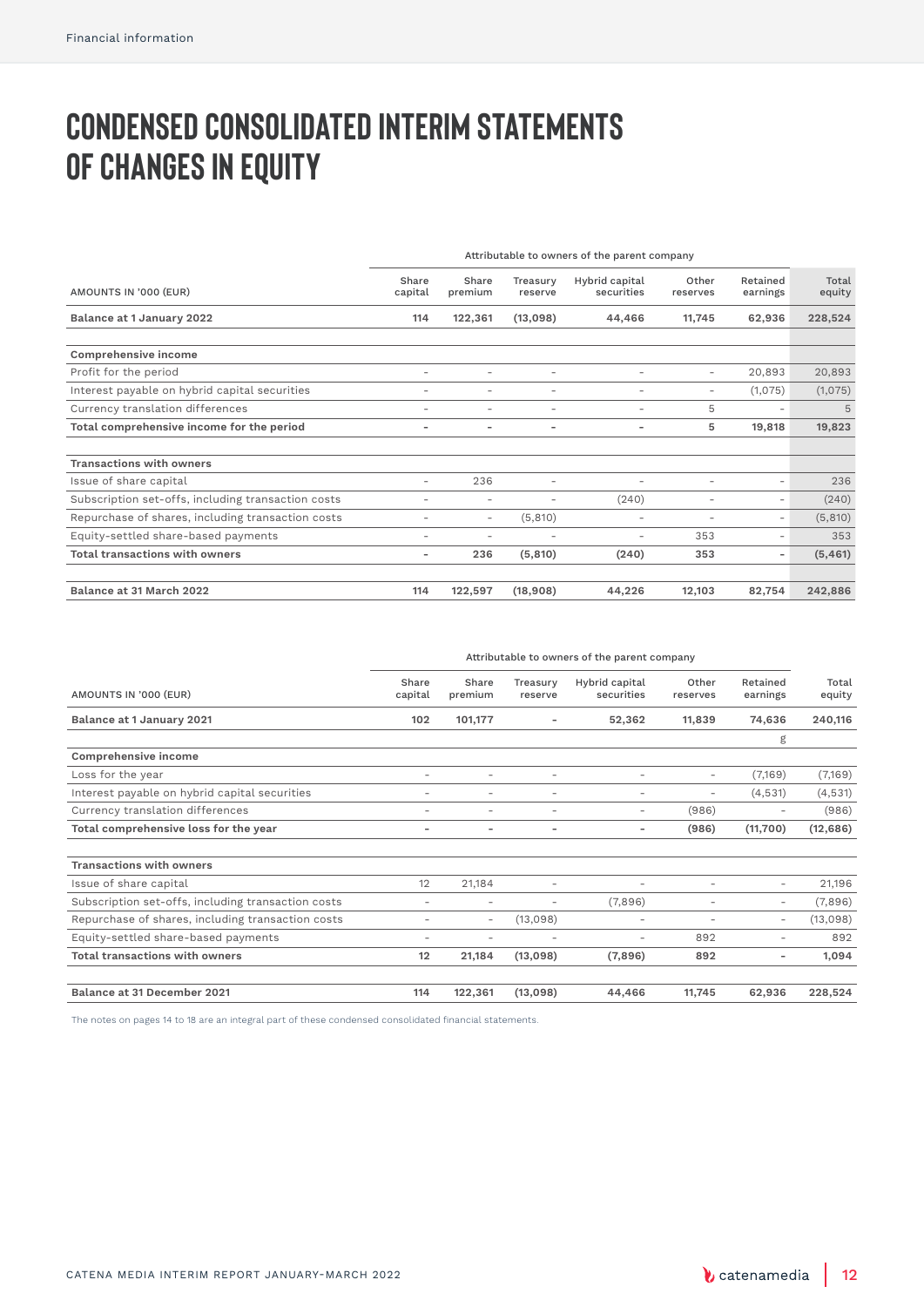# **Condensed consolidated interim statements OF CASH FLOWS**

| AMOUNTS IN '000 (EUR)                                                                 | <b>Jan-Mar 2022</b> | Jan-Mar 2021   | <b>Jan-Dec 2021</b> |
|---------------------------------------------------------------------------------------|---------------------|----------------|---------------------|
| Cash flows from operating activities                                                  |                     |                |                     |
| Profit/(loss) before tax                                                              | 21,777              | 19,406         | (5, 773)            |
| Adjustments for:                                                                      |                     |                |                     |
| Depreciation and amortisation                                                         | 3,574               | 2,323          | 10,666              |
| Loss on disposal of property, plant and equipment                                     | 3                   | $\overline{9}$ | 48                  |
| Loss allowances on trade receivables                                                  | (468)               | 305            | (1, 220)            |
| Bad debts                                                                             | 152                 | 100            | 1,470               |
| Impairment on intangible assets                                                       | ÷                   | ÷.             | 49,413              |
| Unrealised exchange differences                                                       | (27)                | (721)          | 972                 |
| Interest expense                                                                      | 1,737               | 1,163          | 6,166               |
| Net (gains)/losses on financial liability and at fair value through<br>profit or loss | (1,925)             | 1,181          | 1,706               |
| Share-based payments                                                                  | 353                 | (52)           | 917                 |
|                                                                                       | 25,176              | 23,714         | 64,365              |
|                                                                                       |                     |                |                     |
| Taxation paid                                                                         | (119)               | 6              | (1, 298)            |
| Changes in:                                                                           |                     |                |                     |
| Trade and other receivables                                                           | (10, 460)           | (3,864)        | (1,998)             |
| Trade and other payables                                                              | (1,595)             | 907            | 4,734               |
| Net cash generated from operating activities                                          | 13,002              | 20,763         | 65,803              |
|                                                                                       |                     |                |                     |
| Cash flows used in investing activities                                               |                     |                |                     |
| Acquisition of property, plant and equipment                                          | (102)               | (9)            | (291)               |
| Acquisition of intangible assets                                                      | (3,032)             | (2,892)        | (43,067)            |
| Net cash used in investing activities                                                 | (3, 134)            | (2,901)        | (43, 358)           |
|                                                                                       |                     |                |                     |
| Cash flows used in financing activities                                               |                     |                |                     |
| Net payments on hybrid capital securities                                             | (10)                | L.             | (52)                |
| Net repayments on borrowings                                                          | (2,083)             | (8,641)        | (2, 111)            |
| Proceeds on exercise of share options and warrants                                    | 15                  | 399            | 2,527               |
| Share buy-backs                                                                       | (5, 810)            |                | (13,098)            |
| Interest paid                                                                         | (2, 258)            | (2, 341)       | (9,157)             |
| Lease payments                                                                        | (584)               | (595)          | (2, 285)            |
| Net cash used in financing activities                                                 | (10, 730)           | (11, 178)      | (24, 176)           |
|                                                                                       |                     |                |                     |
| Net movement in cash and cash equivalents                                             | (862)               | 6,684          | (1,731)             |
| Cash and cash equivalents at beginning of period                                      | 27,691              | 29,939         | 29,939              |
| <b>Currency translation differences</b>                                               | (94)                | 902            | (516)               |
| Cash and cash equivalents at end of period                                            | 26,735              | 37,525         | 27,691              |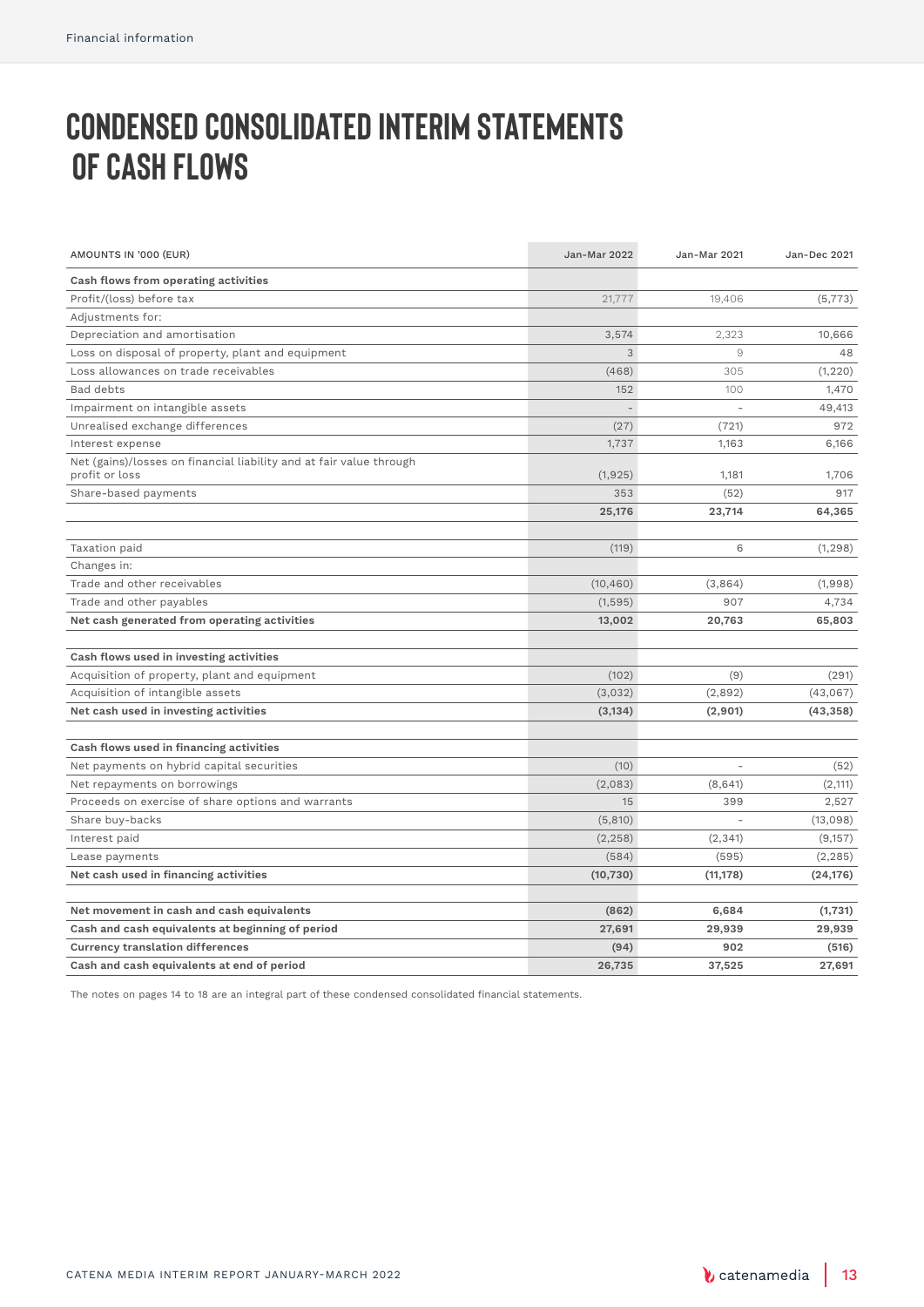# **Notes to the condensed consolidated interim financial statements**

#### Note 1

### **Accounting principles**

This interim report was prepared in accordance with IAS 34 "Interim financial reporting". It was prepared under the historical cost convention, as modified by the fair valuation of financial liabilities measured at fair value through profit or loss. The principal accounting policies applied in the preparation of the group's condensed interim consolidated financial statements are consistent with those presented in the annual report for the year ended 31 December  $2021$ 

### **CRITICAL ACCOUNTING ESTIMATES**

#### CGUs and impairment assessment

The group has three operating segments, resulting in three cash-generating units (CGUs) for the purpose of IAS 36. Management assessed impairment risk by first considering performance at a segment level, and by further evaluating individual assets' valuein-use where significant product deterioration in performance had occurred. Management continually assesses the group's strategy in light of the changing environment. As a result, projected future earnings are regularly reviewed, an exercise that may require further adjustment to the assets' carrying value or useful life. No revisions were made to the impairment assessment as of 31 March  $2022$ 

#### Trade receivables and loss allowance on trade receivables

The loss allowance on trade receivables is a critical accounting estimate and management continues to review its IFRS 9 expected loss model, the judgment of which remains subjective. During Q1 2022, the loss allowance was reduced by EUR 0.5m based on management's detailed assessment of the carrying amount of trade receivables and the adequacy of the provision. As part of this assessment, EUR 0.2m was written off against the accumulated provision relating to previous periods. Management considers that the default risk assumed within the loss allowance model is sensitive to changes in actual performance that may be favourable or adverse. Management monitors the adequacy of the loss allowance

on an ongoing basis and will continue to review the assessment of expected loss default rates applied in the model.

#### Share-based payments

The group operates a number of equity-settled, share-based compensation plans under which the entity receives services from employees as consideration for equity instruments of the company. Through these equity-settled schemes, eligible employees are granted share options, while directors are granted share warrants.

Due to the inherent uncertainty that applies when establishing a proper estimate of the number of options expected to vest at the end of each reporting period, and the judgment required in this exercise, management considers costs relating to share-based payments as a critical accounting estimate.

At the end of each reporting period, the group revises its estimates of the number of options and warrants that are expected to vest, based on the non-market vesting conditions and service conditions that differ from one option programme to another. It recognises the impact of the revision to original estimates, if any, in the statement of comprehensive income, with a corresponding adjustment to equity.

### INCOME TAX AND TRANSFER PRICING

The current tax charge is calculated on the basis of the tax laws enacted or substantively enacted at the end of the reporting period in the countries where the company's subsidiaries operate and generate taxable income. Management periodically performs a transfer pricing assessment on the group's subsidiaries to analyse whether the pricing is consistent with arm's length principles to support the position taken in the individual entity's tax returns. The applicable tax regulation is subject to interpretation. The assessment establishes provisions where appropriate on the basis of amounts expected to be paid to the tax authorities. Management will continue to review its position as the group's cross-border activity continues to evolve.

#### Note 2

### **Revenue**

The revenue of the group for Q1 2022 is analysed as follows:

| AMOUNTS IN '000 (EUR) | Jan-Mar 2022 | Jan-Mar 2021 | Jan-Dec 2021 |
|-----------------------|--------------|--------------|--------------|
| Search revenue        | 43.902       | 38,445       | 129,051      |
| Paid revenue          | 1.308        | 2.297        | 7.061        |
| Total revenue         | 45,210       | 40.742       | 136,112      |

Search revenue consisted of EUR 18.8m (25.1) Casino revenue, EUR 24.3m (12.2) Sports revenue and EUR 0.8m (1.1) Financial Trading

revenue in Q1 2022. Paid revenue consisted of EUR 1.2m (2.2) of Sports revenue and EUR 0.1m (0.1) of Casino revenue.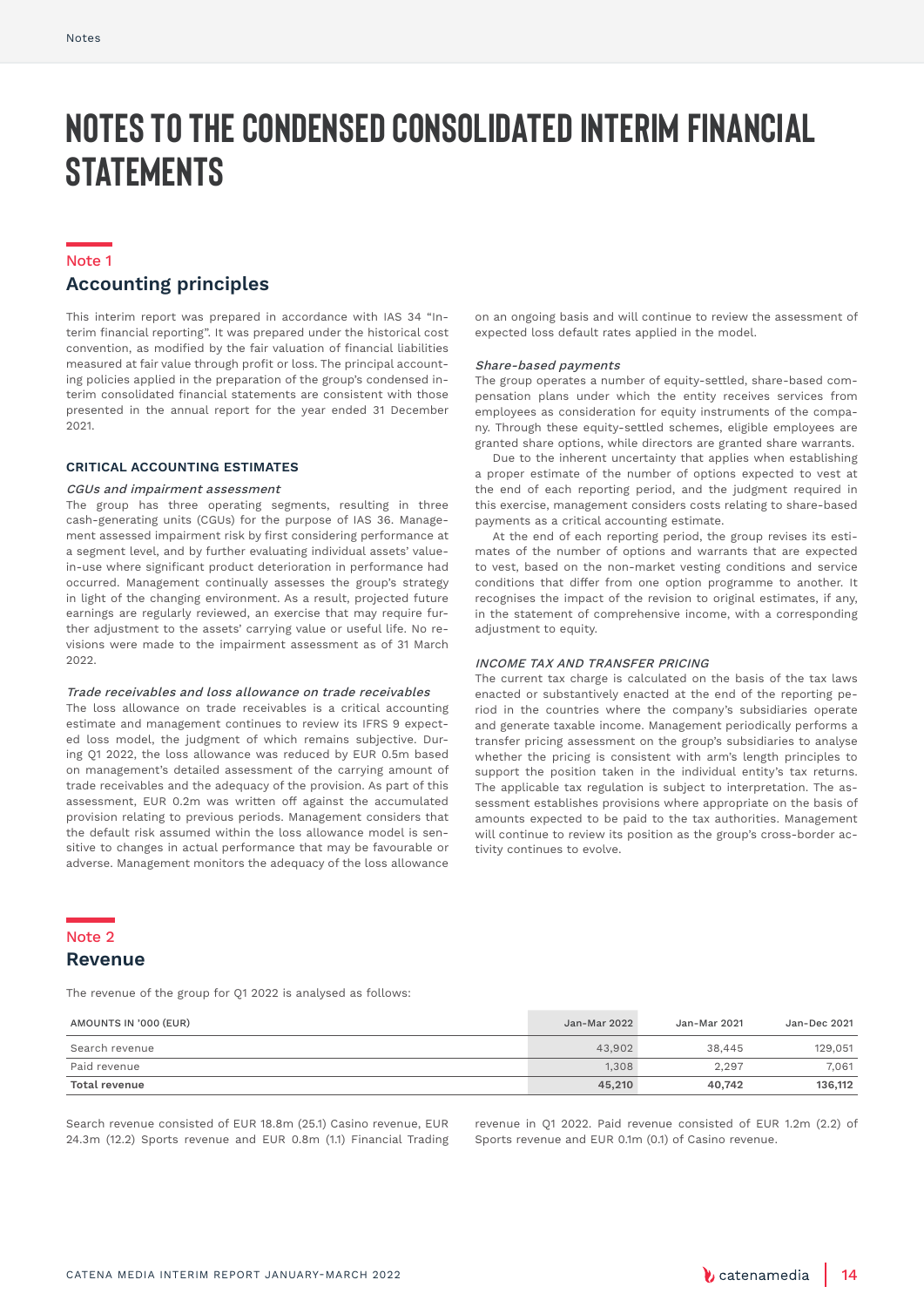### Note 3 **Segment reporting**

The group's operations are reported on the basis of the three operating segments: Casino, Sports, and Financial Trading. The segments were identified in accordance with the definition of an operating segment in IFRS 8, Operating Segments. No intersegmental revenues arose during the period. Further, total assets and liabilities for each reportable segment are not presented as they are not referred to for monitoring purposes.

The following tables show figures for each period presented in this report.

|                                                                                                  | Jan-Mar 2022   |                |                          |                            | Jan-Mar 2021 |                          |                |                          |                             |           |
|--------------------------------------------------------------------------------------------------|----------------|----------------|--------------------------|----------------------------|--------------|--------------------------|----------------|--------------------------|-----------------------------|-----------|
| AMOUNTS IN '000 (EUR)                                                                            | Casino         | Sports         | Financial                | $Un-$<br>Trading allocated | Total        | Casino                   | Sports         | Financial                | $Un -$<br>Trading allocated | Total     |
| Revenue                                                                                          | 18,893         | 25,475         | 842                      | $\overline{a}$             | 45,210       | 25,265                   | 14,367         | 1,110                    | $\overline{a}$              | 40,742    |
| <b>Total revenue</b>                                                                             | 18,893         | 25,475         | 842                      | L,                         | 45,210       | 25,265                   | 14,367         | 1,110                    | ÷,                          | 40,742    |
|                                                                                                  |                |                |                          |                            |              |                          |                |                          |                             |           |
| Direct costs                                                                                     | (1, 447)       | (2, 565)       | (140)                    | $\overline{a}$             | (4, 152)     | (1,050)                  | (2,170)        | (107)                    | $\overline{a}$              | (3,327)   |
| Personnel expenses                                                                               | (4,692)        | (4, 491)       | (117)                    | (362)                      | (9,662)      | (3,944)                  | (2,990)        | (262)                    | (450)                       | (7,646)   |
| Depreciation and amortisation                                                                    | (1, 553)       | (1,900)        | (121)                    | $\overline{\phantom{a}}$   | (3,574)      | (1,464)                  | (726)          | (133)                    | $\overline{a}$              | (2, 323)  |
| Other operating expenses                                                                         | (2,709)        | (2,967)        | (457)                    | (37)                       | (6,170)      | (2, 447)                 | (2, 393)       | (343)                    | (1, 278)                    | (6, 461)  |
| <b>Total operating expenses</b>                                                                  | (10, 401)      | (11, 923)      | (835)                    | (399)                      | (23, 558)    | (8,905)                  | (8, 279)       | (845)                    | (1,728)                     | (19, 757) |
|                                                                                                  |                |                |                          |                            |              |                          |                |                          |                             |           |
| Operating profit/(loss)                                                                          | 8,492          | 13,552         | $\overline{7}$           | (399)                      | 21,652       | 16,360                   | 6,088          | 265                      | (1,728)                     | 20,985    |
| Interest payable on borrowings                                                                   | $\overline{a}$ | $\overline{a}$ | $\overline{\phantom{0}}$ | (1,162)                    | (1,162)      | $\overline{\phantom{a}}$ | $\overline{a}$ | $\bar{ }$                | (1,105)                     | (1,105)   |
| Other gains/(losses) on financial liabil-<br>ity at fair value through profit or loss            | ٠              | L.             | ÷                        | 1,925                      | 1,925        | ٠                        |                | $\overline{\phantom{a}}$ | (1,181)                     | (1, 181)  |
| Other finance (costs)/income                                                                     | ÷.             | ÷.             | ÷                        | (638)                      | (638)        | ÷                        |                | $\overline{\phantom{a}}$ | 707                         | 707       |
| Profit/(loss) before tax                                                                         | 8,492          | 13,552         | $\overline{7}$           | (274)                      | 21,777       | 16,360                   | 6,088          | 265                      | (3, 307)                    | 19,406    |
| Tax expense                                                                                      |                |                | ÷                        | (884)                      | (884)        |                          |                | $\bar{ }$                | (1, 365)                    | (1, 365)  |
| Profit/(loss) for the period attributable<br>to the equity holders of the parent<br>company      | 8,492          | 13,552         | $\overline{7}$           | (1, 158)                   | 20,893       | 16,360                   | 6,088          | 265                      | (4,672)                     | 18,041    |
|                                                                                                  |                |                |                          |                            |              |                          |                |                          |                             |           |
| Other comprehensive income                                                                       |                |                |                          |                            |              |                          |                |                          |                             |           |
| Items that may be reclassified<br>to profit for the period                                       |                |                |                          |                            |              |                          |                |                          |                             |           |
| Currency translation differences                                                                 | ÷,             | L,             | ÷,                       | 5                          | 5            | ÷                        | $\bar{ }$      | $\bar{ }$                | 107                         | 107       |
| Items that will not be reclassified<br>to profit for the period                                  |                |                |                          |                            |              |                          |                |                          |                             |           |
| Interest payable on hybrid capital<br>securities                                                 |                |                |                          | (1,075)                    | (1,075)      |                          |                |                          | (1, 192)                    | (1, 192)  |
| Total other comprehensive loss<br>for the period                                                 |                |                |                          | (1,070)                    | (1,070)      |                          |                |                          | (1,085)                     | (1,085)   |
| Total comprehensive income/(loss)<br>attributable to the equity holders<br>of the parent company | 8,492          | 13,552         | $\overline{7}$           | (2, 228)                   | 19,823       | 16,360                   | 6,088          | 265                      | (5,757)                     | 16,956    |
| Adjusted EBITDA                                                                                  | 10.045         | 15,452         | 128                      | $\overline{\phantom{a}}$   | 25.625       | 17,824                   | 6,814          | 398                      | $\overline{\phantom{a}}$    | 25,036    |
| Adjusted EBITDA margin (%)                                                                       | 53             | 61             | 15                       | $\overline{\phantom{a}}$   | 57           | 71                       | 47             | 36                       | $\overline{a}$              | 61        |
| <b>NDCs</b>                                                                                      | 62,786         | 108,877        | 255                      | L.                         | 171,918      | 76,254                   | 80,122         | 1,170                    | ÷,                          | 157,546   |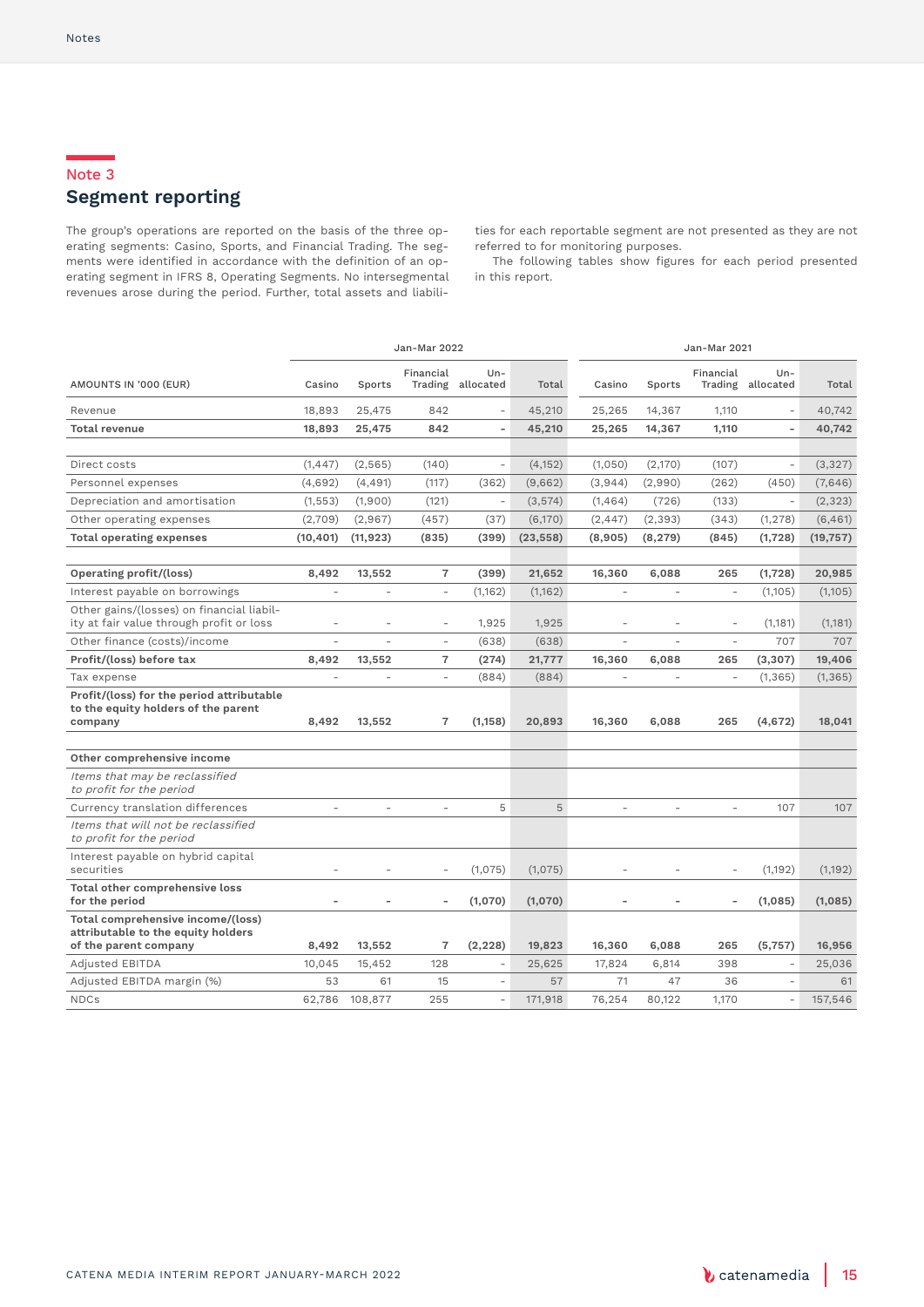|                                                                                               | Jan-Dec 2021   |           |                          |             |            |  |  |
|-----------------------------------------------------------------------------------------------|----------------|-----------|--------------------------|-------------|------------|--|--|
| AMOUNTS IN '000 (EUR)                                                                         | Casino         | Sports    | Financial<br>Trading     | Unallocated | Total      |  |  |
| Revenue                                                                                       | 86,157         | 46.246    | 3,709                    |             | 136,112    |  |  |
| <b>Total revenue</b>                                                                          | 86,157         | 46,246    | 3,709                    |             | 136,112    |  |  |
| Direct costs                                                                                  | (5, 722)       | (9, 264)  | (510)                    |             | (15, 496)  |  |  |
| Personnel expenses                                                                            | (16, 791)      | (12, 019) | (907)                    | (2, 238)    | (31, 955)  |  |  |
| Depreciation and amortisation                                                                 | (6,490)        | (3, 543)  | (633)                    |             | (10, 666)  |  |  |
| Impairment on intangibles                                                                     |                | (49, 413) |                          |             | (49, 413)  |  |  |
| Other operating expenses                                                                      | (10,606)       | (9,013)   | (1, 548)                 | (3,965)     | (25, 132)  |  |  |
| <b>Total operating expenses</b>                                                               | (39,609)       | (83, 252) | (3,598)                  | (6, 203)    | (132, 662) |  |  |
| Operating profit/(loss)                                                                       | 46,548         | (37,006)  | 111                      | (6, 203)    | 3,450      |  |  |
| Interest payable on borrowings                                                                | $\overline{a}$ | $\bar{ }$ | $\sim$                   | (4,637)     | (4,637)    |  |  |
| Other gains/(losses) on financial liability at fair value through<br>profit or loss           | $\overline{a}$ |           | $\overline{a}$           | (1,706)     | (1,706)    |  |  |
| Other finance costs                                                                           |                |           | ÷                        | (2,880)     | (2,880)    |  |  |
| Profit/(loss) before tax                                                                      | 46,548         | (37,006)  | 111                      | (15, 426)   | (5, 773)   |  |  |
| Tax expense                                                                                   |                |           | ÷.                       | (1, 396)    | (1, 396)   |  |  |
| Profit/(loss) for the period attributable<br>to the equity holders of the parent company      | 46,548         | (37,006)  | 111                      | (16, 822)   | (7,169)    |  |  |
| Other comprehensive income                                                                    |                |           |                          |             |            |  |  |
| Items that may be reclassified to profit for the period                                       |                |           |                          |             |            |  |  |
| Currency translation differences                                                              |                |           | ÷                        | (986)       | (986)      |  |  |
| Items that will not be reclassified to profit for the period                                  |                |           |                          |             |            |  |  |
| Interest payable on hybrid capital securities                                                 | ÷.             | L,        | $\overline{a}$           | (4,531)     | (4, 531)   |  |  |
| Total other comprehensive loss for the period                                                 | ٠              | ÷         | $\overline{\phantom{a}}$ | (5, 517)    | (5, 517)   |  |  |
| Total comprehensive income/(loss) attributable<br>to the equity holders of the parent company | 46,548         | (37,006)  | 111                      | (22, 339)   | (12, 686)  |  |  |
| Adjusted EBITDA                                                                               | 53.038         | 15,950    | 744                      | ÷.          | 69.732     |  |  |
| Adjusted EBITDA margin (%)                                                                    | 62             | 35        | 20                       |             | 51         |  |  |
| <b>NDCs</b>                                                                                   | 299,281        | 284,841   | 2.400                    |             | 586.522    |  |  |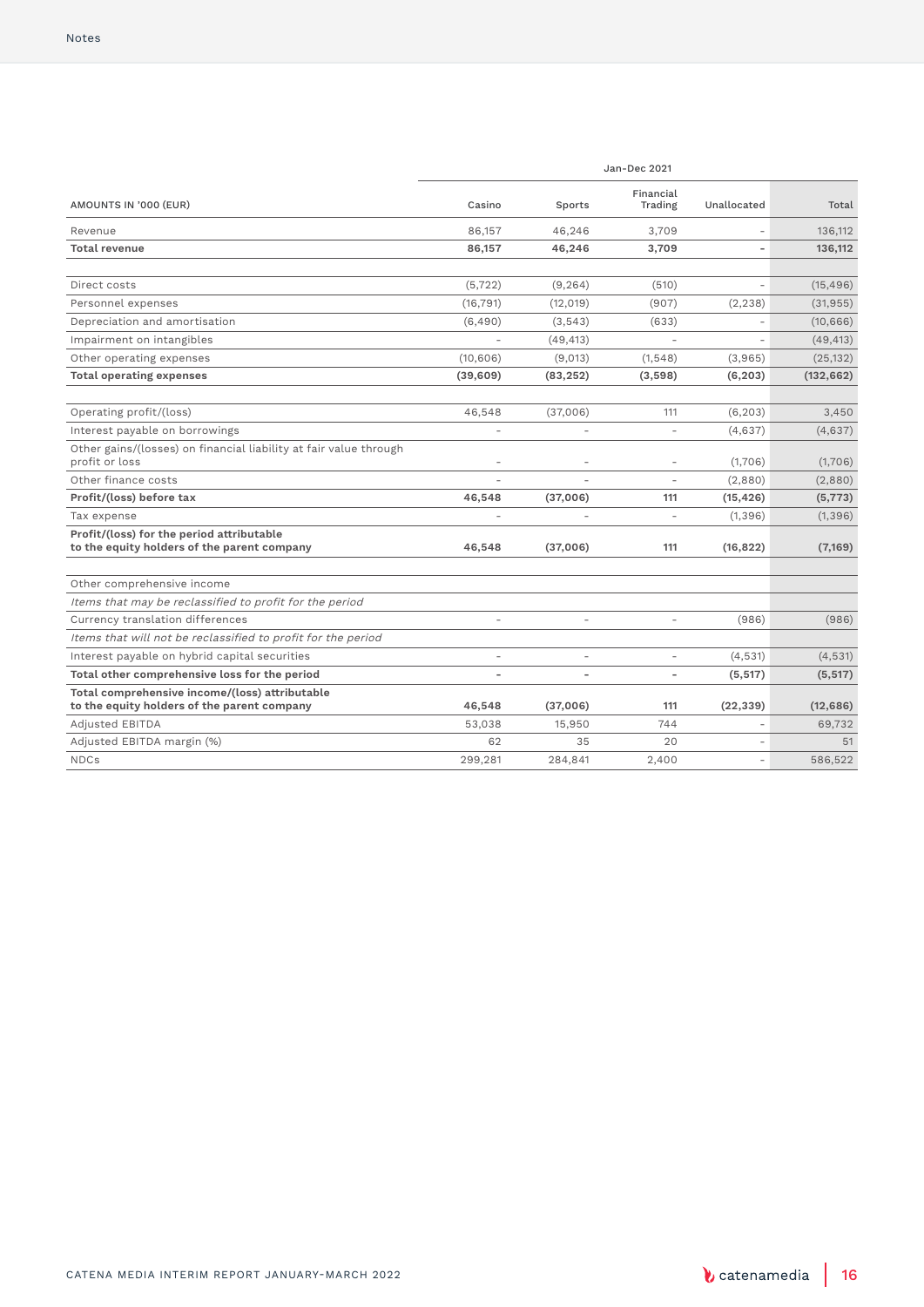### Note 4 **Items affecting comparability**

Items affecting comparability relate to significant items that affect EBITDA when comparing to previous periods and comprise costs included in "personnel expenses" and in "other operating expenses". One of the group's key alternative performance measures, adjusted EBITDA, is a result of EBITDA excluding IACs. During the current quarter, management assessed the relevance of this measure relative to the financial performance of its operations. As of the current quarter, the group will amend the calculation of adjusted EBITDA and treat expenses, and reversals of such expenses, in relation to share-based incentive schemes included in "personnel expenses" as IACs. This approach is adopted due to the experienced and expected fluctuations in these expenses, due to quarterly revision of estimates of the number of share options and share warrants that are expected to vest for different option programmes, based on non-market vesting and service conditions. For the purpose of comparability, the figures for Q1 2021 and for the year ended 31 December 2021 have been restated.

 Items affecting comparability in "personnel expenses" comprise reorganisation costs and costs in relation to share-based payments for all periods presented. Items affecting comparability in "other operating expenses" comprise costs in relation to the acquisition

of Lineups.com for Q1 2022 and for the year ended 31 December 2021, other costs connected to restructuring and refinancing costs for Q1 2021 and for the year ended 31 December 2021 and loss on cryptocurrency for the year ended 31 December 2021.

 During Q1 2022, costs in relation to share-based payments included in "personnel expenses" were EUR 0.4m together with minor reorganisation costs (0.5). During Q1 2021, an insignificant amount was reversed as an adjustment to the share-based payments. Minor costs were incurred in Q1 2022 in relation to the acquisition of Lineups.com and were classified within "other operating expenses". During Q1 2021, other costs in connection to restructuring classified within "other operating expenses" were EUR 1.2m, and EUR 0.1m related to refinancing costs.

 During the year ended 31 December 2021, reorganisation costs and costs in relation to share-based payments included in "personnel expenses" were EUR 1.3m and EUR 0.9m respectively, costs in relation to the acquisition of Lineups.com classified within "other operating expenses" were EUR 0.2m, other costs connected to restructuring were EUR 1.6m, EUR 1.5m related to refinancing costs and EUR 0.7m related to loss on cryptocurrency.

#### Note 5

### **Other intangible assets**

The group's acquisitions primarily comprise domains and websites, player databases and in certain instances other components of intellectual property, which include outsourced and internal development and licences.

|                                            |                         | Group                    |                                |            |  |  |  |  |
|--------------------------------------------|-------------------------|--------------------------|--------------------------------|------------|--|--|--|--|
| AMOUNTS IN '000 (EUR)                      | Domains<br>and websites | Player<br>database       | Other intellectual<br>property | Total      |  |  |  |  |
| Cost at 1 January 2022                     | 368,249                 | 15,458                   | 37,657                         | 421,364    |  |  |  |  |
| Additions                                  | 1,615                   | $\qquad \qquad$          | 1,488                          | 3,103      |  |  |  |  |
| Cost at 31 March 2022                      | 369,864                 | 15,458                   | 39,145                         | 424,467    |  |  |  |  |
| Accumulated amortisation at 1 January 2022 | (78, 163)               | (15, 457)                | (21, 293)                      | (114, 913) |  |  |  |  |
| Amortisation charge                        | (1, 137)                | (1)                      | (1,746)                        | (2,884)    |  |  |  |  |
| At 31 March 2022                           | (79, 300)               | (15, 458)                | (23, 039)                      | (117, 797) |  |  |  |  |
| At 31 March 2022                           | 290,564                 | $\overline{\phantom{0}}$ | 16,106                         | 306,670    |  |  |  |  |
| At 31 March 2021                           | 270,565                 | $\overline{\phantom{a}}$ | 8,767                          | 279,332    |  |  |  |  |

During 2021, management assessessed the indefinite useful life assumption taken in prior years for most of the domains and websites. Management concluded that the useful life of certain European assets having a net book value of EUR 28.2m had to be changed to definite life, since their carrying amount exceeded their fair value due to changes in regulations and market performance. As from the beginning of 2022 the identified assets started to be amortised over a period of eight years resulting in an additional quarterly amortisation charge of EUR 0.9m.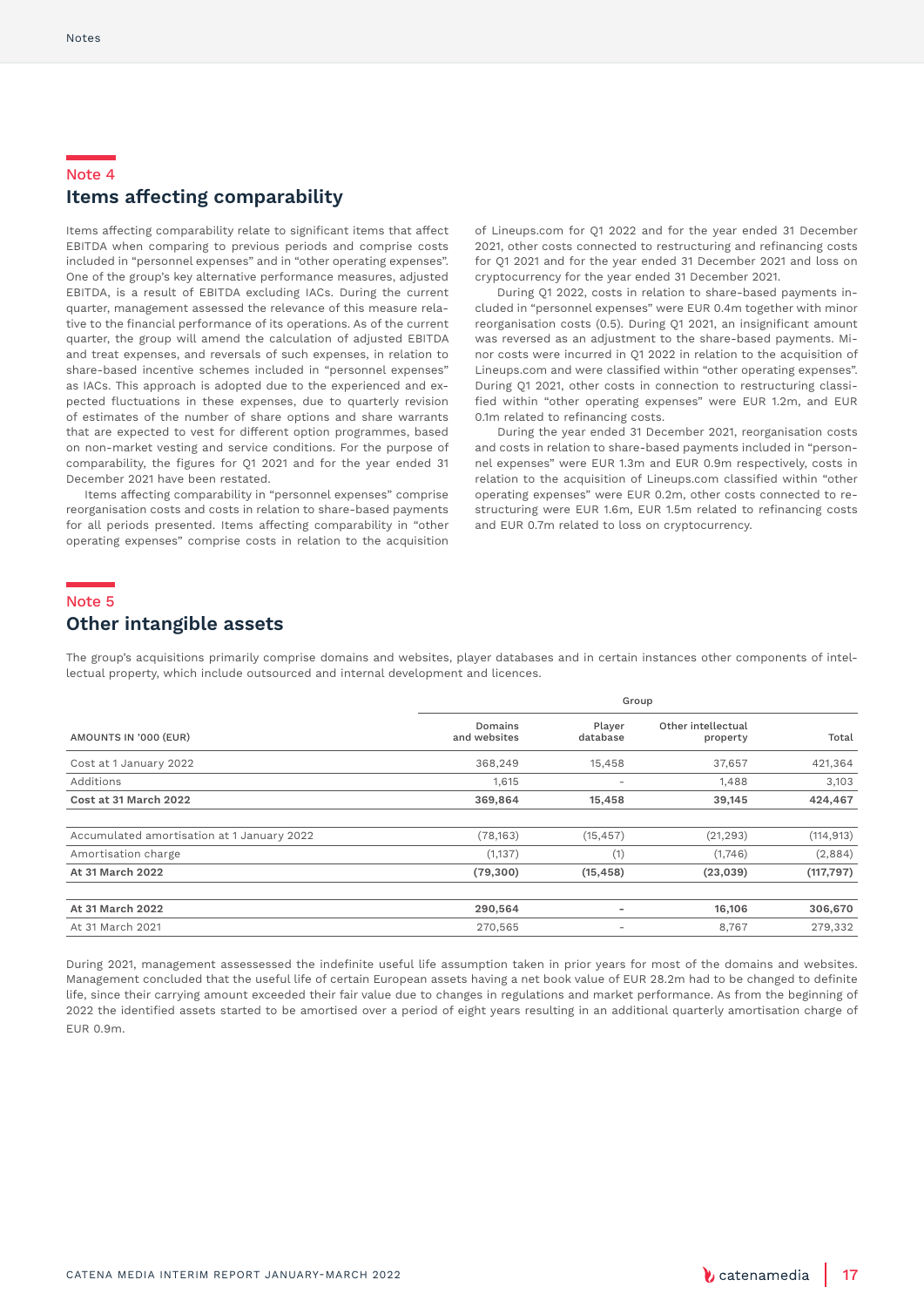### Note 6 **Borrowings**

Borrowings at the end of the reporting period comprised senior unsecured floating rate bonds with a nominal value of EUR 55m, under a framework of EUR 100m and maturing in June 2024, a bank term loan with a remaining nominal amount of EUR 18.8m, and a revolving credit facility of EUR 10m. The corresponding balance at 31 March 2021 comprised senior secured bonds with a remaining total nominal amount of EUR 88.5m.

 The movement in fair value recognised in the statement of comprehensive income in "Other gains/(losses) on financial liability at fair value through profit or loss" was a gain of EUR 1.9m for Q1 2022 and a loss of EUR 1.2m for Q1 2021. The movement in fair value for the year ended 31 December 2021 comprised a loss of EUR 1.7m. If the estimated price of the bonds were to increase by 1 percent, the estimated fair value of the bonds would increase by EUR 0.5m. Similarly, if the estimated price of the bonds were to decrease by 1 percent, the estimated fair value of the bonds would decrease by EUR 0.5m.

### Note 7

### **Amounts committed on acquisition**

Amounts committed on acquisition consist of contractual obligations resulting from the purchase of intangible assets from third parties. Some of the obligations have a predetermined value, while others include future payments whose value depends on target earnings. The latter are further referred to as contingent considerations. During Q2 2021, the group acquired 100 percent of the

shares of Lineups.com, and during Q3 2021 the group acquired online sports betting and casino affiliation assets from i15 Media, LLC. In October 2021, EUR 10.6m was settled in shares. As at 31 March 2022, the deferred consideration totalled EUR 26.2m, of which EUR 21.6m is due within a year.

#### Note 8

### **Hybrid capital securities**

During Q1 2022, on 24 February 2022, the company announced the start of the eighth share subscription period. The subscription period ran from 24 February 2022 to 5 March 2022. In total, 135,147 warrants were used to subscribe for the same number of ordinary shares in the company. In total, 8,268 subscribed shares were paid exclusively in cash, and 126,879 were paid by set-off and in cash. Payment for the new ordinary shares was received in cash in March 2022 and totalled EUR 0.02m (SEK 0.2m), while EUR 0.2m (SEK

2.4m) was set off against the company's hybrid capital securities. The shares were issued on 23 March 2022.

At the end of Q1 2022, hybrid capital securities with a nominal value of EUR 52.8m (57.4) net of EUR 8.6m (8.5) issuance costs were reported as equity. Further details are found in the table below. At 31 December 2021, hybrid capital securities with a nominal value of EUR 53.0m net of EUR 8.6m issuance costs were reported as equity.

| AMOUNTS IN '000 (EUR)                                                                   | 31 Mar 2022 |
|-----------------------------------------------------------------------------------------|-------------|
| Hybrid capital securities at nominal amount as of the beginning of the reporting period | 53,018      |
|                                                                                         |             |
| Eighth subscription period set-off                                                      | (230)       |
| Hybrid capital securities at nominal amount as of the end of the reporting period       | 52,788      |

| AMOUNTS IN '000 (EUR)                                                     | 31 Mar 2022 |
|---------------------------------------------------------------------------|-------------|
| Hybrid capital securities at nominal amount                               | 52,788      |
| Issuance costs                                                            |             |
| Advisory costs, including financial, legal and assurance                  | (2, 269)    |
| Commission fees to guarantors                                             | (6, 293)    |
| Total issuance costs                                                      | (8, 562)    |
| Hybrid capital securities disclosed as of the end of the reporting period | 44,226      |

#### Note 9

### **Treasury reserve**

On 14 July 2021, the extraordinary general meeting resolved to grant the company authorisation to acquire its own shares on one or more occasions prior to the 2022 annual general meeting. Shares may be repurchased to the extent that the company's holdings of its own shares do not exceed 10 percent of the company's total

issued share capital, namely a maximum of 7,039,215 shares. Following the repurchases as of 1 March 2022, the company holds 3,675,510 shares, or 4.7 percent, of its own shares. At the end of Q1 2022, EUR 18.9m were reported in equity as treasury reserve.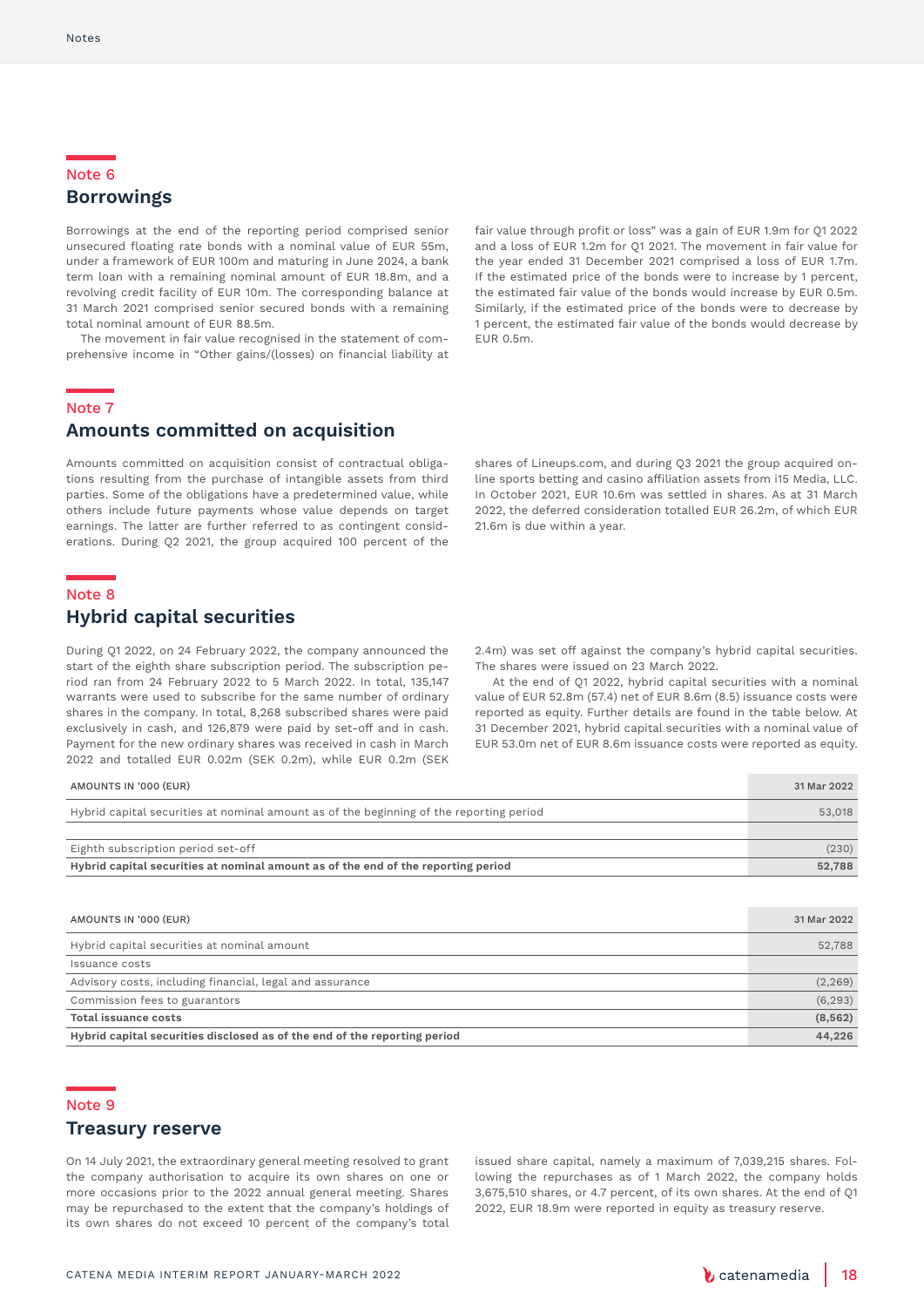# **Condensed parent company interim statements OF COMPREHENSIVE INCOME**

| AMOUNTS IN '000 (EUR)                                                               | <b>Jan-Mar 2022</b> | Jan-Mar 2021 | Jan-Dec 2021 |
|-------------------------------------------------------------------------------------|---------------------|--------------|--------------|
| Investment and related income                                                       |                     | 10,000       | 37,000       |
| Personnel expenses                                                                  | (437)               | (406)        | (1, 941)     |
| Recharge of credit facility and refinancing related costs to subsidiary             |                     |              | 1,063        |
| Other operating expenses                                                            | (61)                | (162)        | (1, 442)     |
| Other operating income                                                              | 20                  | 20           | 78           |
| <b>Total operating expenses</b>                                                     | (478)               | (548)        | (2, 242)     |
|                                                                                     |                     |              |              |
| Operating (loss)/profit                                                             | (478)               | 9,452        | 34,758       |
|                                                                                     |                     |              |              |
| Interest payable on borrowings                                                      | (1, 122)            | (1,105)      | (4,536)      |
| Recharge of interest to subsidiary                                                  | 825                 | 1,105        | 3,859        |
| Other gains/(losses) on financial liability at fair value through<br>profit or loss | 1,925               | (1, 181)     | (1,706)      |
| Other finance costs                                                                 | (15)                | (158)        | (144)        |
| Profit before tax                                                                   | 1,135               | 8,113        | 32,231       |
| Tax expense                                                                         |                     |              |              |
| Profit for the period                                                               | 1,135               | 8,113        | 32,231       |
|                                                                                     |                     |              |              |
| Other comprehensive income                                                          |                     |              |              |
| Items that will not be reclassified to profit for the period                        |                     |              |              |
| Interest payable on hybrid capital securities                                       | (1,075)             | (1,192)      | (4,531)      |
| Total other comprehensive income for the period                                     | 60                  | 6,921        | 27,700       |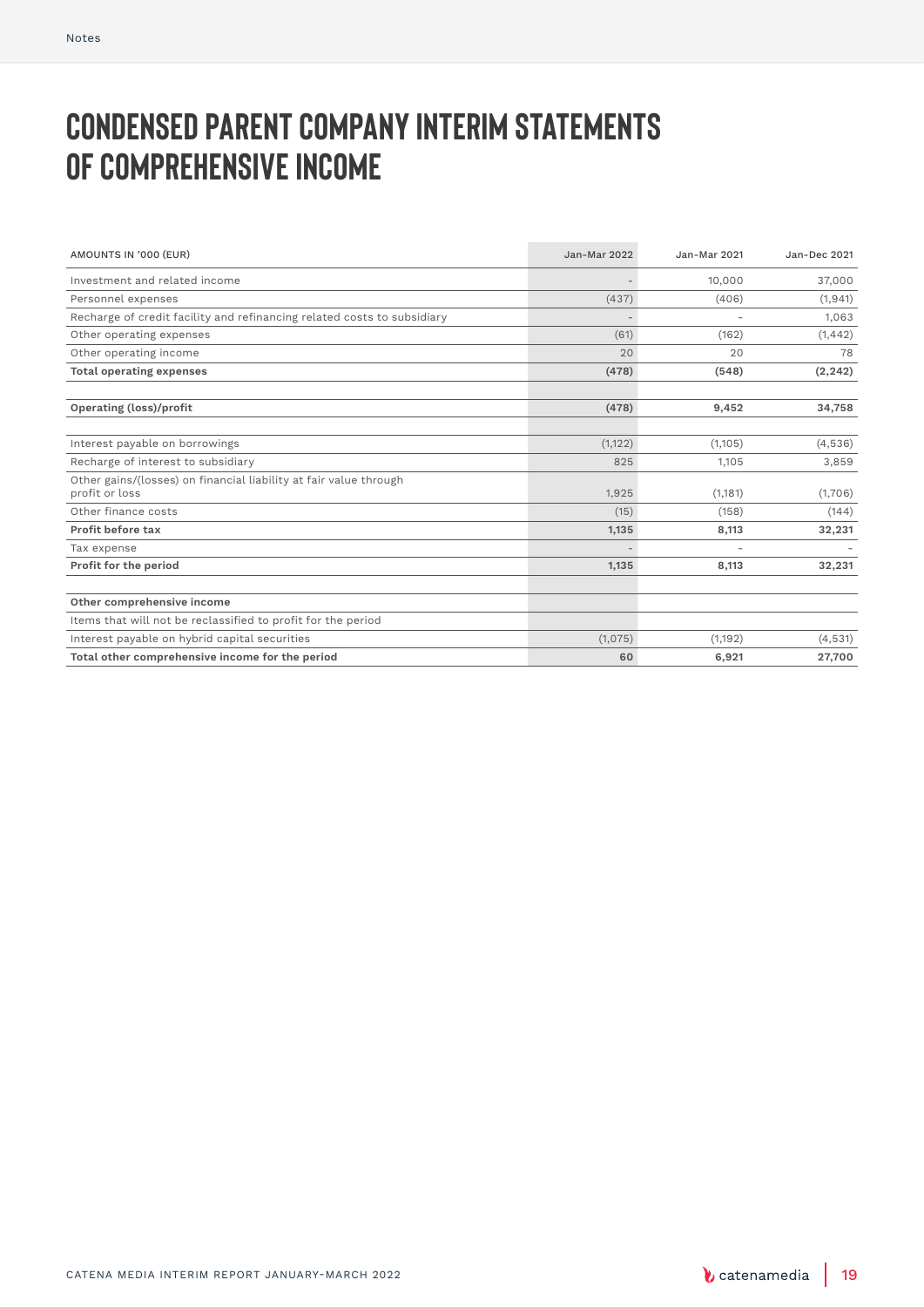# **Condensed parent company interim statements of financial position**

| AMOUNTS IN '000 (EUR)                | 31 Mar 2022              | 31 Mar 2021              | 31 Dec 2021 |
|--------------------------------------|--------------------------|--------------------------|-------------|
| <b>ASSETS</b>                        |                          |                          |             |
| Non-current assets                   |                          |                          |             |
| Investment in subsidiaries           | 261,858                  | 261,858                  | 261,858     |
|                                      |                          |                          |             |
| <b>Current assets</b>                |                          |                          |             |
| Trade and other receivables          | 14                       | 22                       | 10,021      |
| Cash and cash equivalents            | 5,929                    | 10,745                   | 3,252       |
| <b>Total current assets</b>          | 5,943                    | 10,767                   | 13,273      |
|                                      |                          |                          |             |
| <b>Total assets</b>                  | 267,801                  | 272,625                  | 275,131     |
|                                      |                          |                          |             |
| <b>EQUITY AND LIABILITIES</b>        |                          |                          |             |
| <b>Capital and reserves</b>          |                          |                          |             |
| Share capital                        | 114                      | 106                      | 114         |
| Share premium                        | 123,128                  | 111,495                  | 122,892     |
| Treasury reserve                     | (18,908)                 |                          | (13,098)    |
| Hybrid capital securities            | 44,226                   | 48,928                   | 44,466      |
| Other reserves                       | 8,389                    | 1,195                    | 8,035       |
| Retained earnings                    | 24,490                   | 3,651                    | 24,430      |
| <b>Total equity</b>                  | 181,439                  | 165,375                  | 186,839     |
|                                      |                          |                          |             |
| Liabilities                          |                          |                          |             |
| Non-current liabilities              |                          |                          |             |
| Borrowings                           | 78,350                   | L,                       | 80,275      |
| Other payables                       | 957                      | ٠                        | 658         |
| <b>Total non-current liabilities</b> | 79,307                   | $\overline{\phantom{a}}$ | 80,933      |
|                                      |                          |                          |             |
| <b>Current liabilities</b>           |                          |                          |             |
| <b>Borrowings</b>                    | $\overline{\phantom{0}}$ | 78,229                   |             |
| Trade and other payables             | 7,055                    | 29,021                   | 7,359       |
| <b>Total current liabilities</b>     | 7,055                    | 107,250                  | 7,359       |
| <b>Total liabilities</b>             | 86,362                   | 107,250                  | 88,292      |
|                                      |                          |                          |             |
| <b>Total equity and liabilities</b>  | 267,801                  | 272,625                  | 275,131     |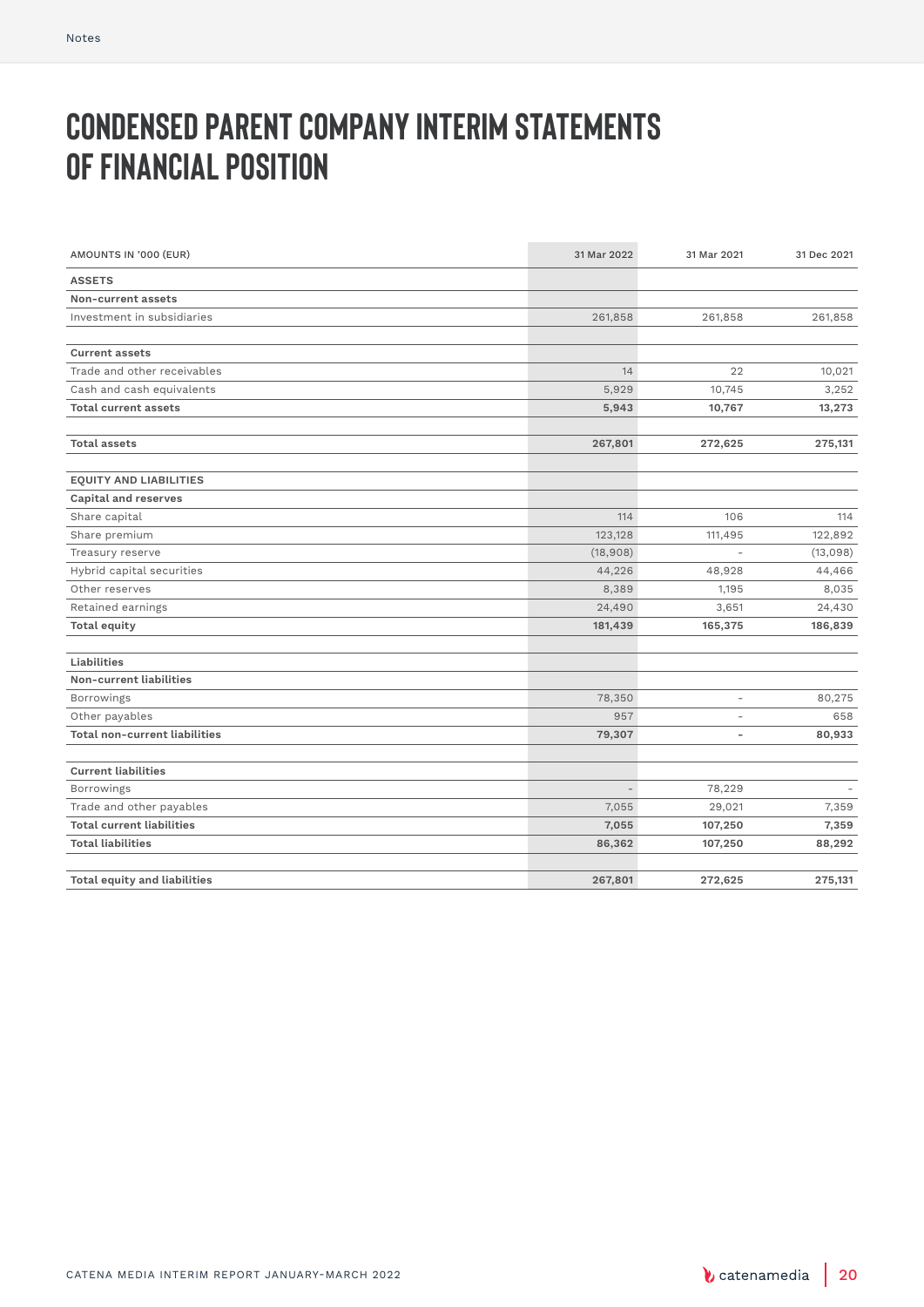# **Condensed parent company interim statements OF CHANGES IN EQUITY**

|                                                         | Attributable to owners of the parent company |                          |                          |                              |                          |                          |                 |  |
|---------------------------------------------------------|----------------------------------------------|--------------------------|--------------------------|------------------------------|--------------------------|--------------------------|-----------------|--|
| AMOUNTS IN '000 (EUR)                                   | Share<br>capital                             | Share<br>premium         | Treasury<br>Shares       | Hybrid capital<br>securities | Other<br>reserves        | Retained<br>earnings     | Total<br>equity |  |
| Balance at 1 January 2022                               | 114                                          | 122,892                  | (13,098)                 | 44,466                       | 8,035                    | 24,430                   | 186,839         |  |
|                                                         |                                              |                          |                          |                              |                          |                          |                 |  |
| Comprehensive income                                    |                                              |                          |                          |                              |                          |                          |                 |  |
| Profit for the period                                   | $\qquad \qquad -$                            | $\overline{\phantom{a}}$ | $\overline{\phantom{a}}$ | $\overline{\phantom{a}}$     | $\overline{\phantom{a}}$ | 1,135                    | 1,135           |  |
| Interest payable on hybrid capital<br>securities        |                                              |                          | $\overline{\phantom{a}}$ |                              | $\overline{\phantom{0}}$ | (1,075)                  | (1,075)         |  |
| Total comprehensive income<br>for the year              |                                              | $\overline{\phantom{0}}$ | $\overline{\phantom{a}}$ | -                            | $\overline{\phantom{0}}$ | 60                       | 60              |  |
|                                                         |                                              |                          |                          |                              |                          |                          |                 |  |
| <b>Transactions with owners</b>                         |                                              |                          |                          |                              |                          |                          |                 |  |
| Issue of share capital                                  |                                              | 236                      |                          |                              |                          |                          | 236             |  |
| Subscription set-offs, including<br>transaction costs   |                                              |                          |                          | (240)                        |                          |                          | (240)           |  |
| Repurchase of common stock,<br>net of transaction costs |                                              | $\overline{\phantom{a}}$ | (5,810)                  |                              | $\overline{\phantom{0}}$ | $\overline{\phantom{a}}$ | (5,810)         |  |
| Equity-settled share-based<br>payments                  |                                              |                          |                          |                              | 354                      |                          | 354             |  |
| <b>Total transactions with owners</b>                   | $\overline{\phantom{0}}$                     | 236                      | (5, 810)                 | (240)                        | 354                      | $\overline{\phantom{a}}$ | (5,460)         |  |
|                                                         |                                              |                          |                          |                              |                          |                          |                 |  |
| Balance at 31 March 2022                                | 114                                          | 123,128                  | (18,908)                 | 44,226                       | 8,389                    | 24,490                   | 181,439         |  |
|                                                         |                                              |                          |                          |                              |                          |                          |                 |  |

As at 31 March 2022 the distributable reserves amounted to EUR 5.4m.

#### Attributable to owners of the parent company AMOUNTS IN '000 (EUR) Share capital Share premium Treasury Shares Hybrid capital securities Other reserves Retained earnings/ (Accumulated losses) Total equity **Balance at 1 January 2021 102 101,708 - 52,362 7,143 (3,270) 158,045** Comprehensive income Profit for the year 32,231 32,231 32,231 32,231 32,231 32,231 32,231 32,231 32,231 32,231 32,231 32,231 32,231 Interest payable on hybrid capital securities - - - - - (4,531) (4,531) **Total comprehensive income for the year - - - - - 27,700 27,700 Transactions with owners** Issue of share capital 12 21,184 - - - - - - - - 21,196 Subscription set-offs, including transaction costs (7,896) - - - - (7,896) - - (7,896) - (7,896) Repurchase of common stock, net of transaction costs - - (13,098) - - - (13,098) Equity-settled share-based payments - - - - 892 - 892 **Total transactions with owners 12 21,184 (13,098) (7,896) 892 - 1,094 Balance at 31 December 2021 114 122,892 (13,098) 44,466 8,035 24,430 186,839**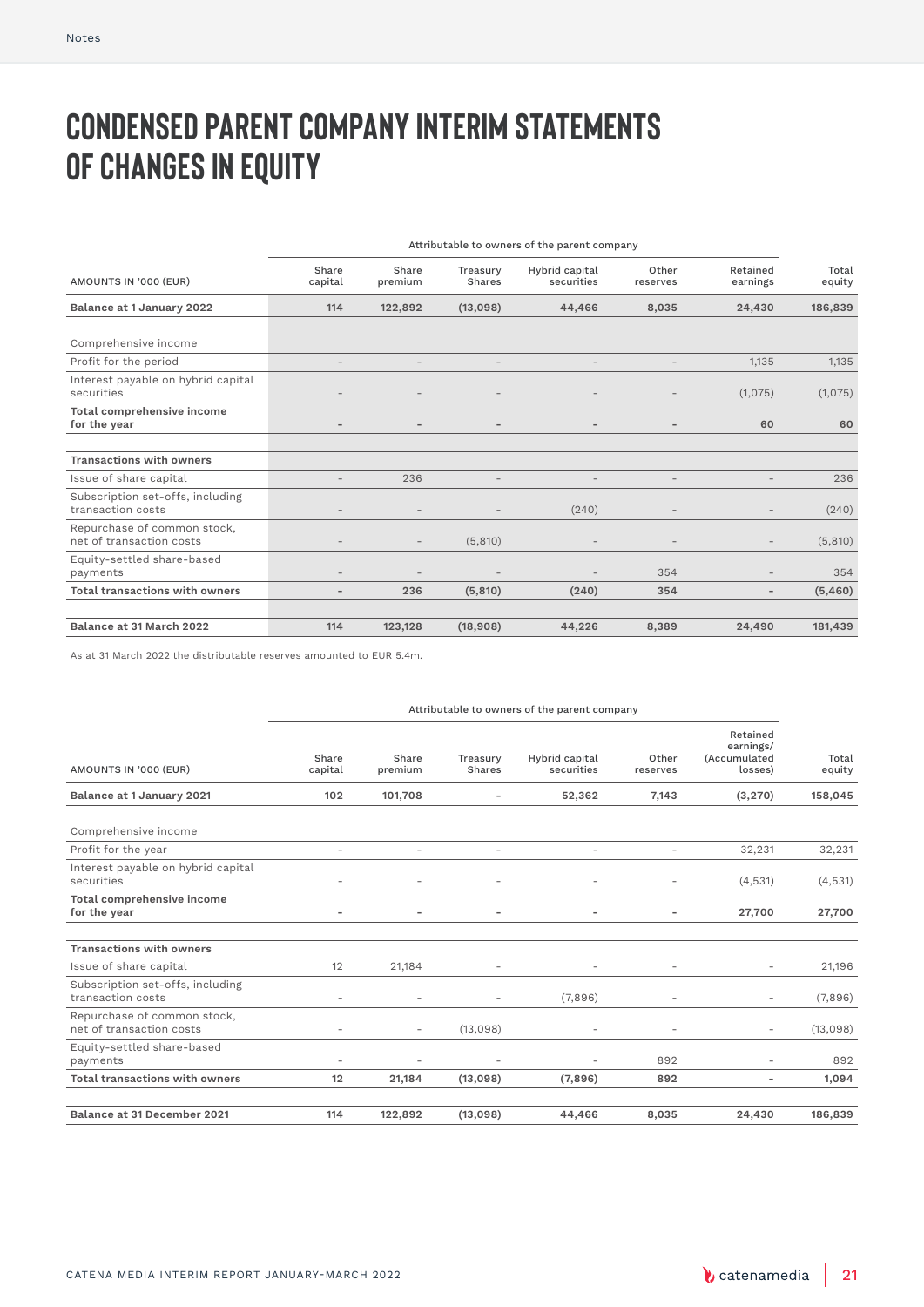# **Condensed parent company interim statements OF CASH FLOWS**

| AMOUNTS IN '000 (EUR)                                                          | <b>Jan-Mar 2022</b><br>$\epsilon$ '000 | Jan-Mar 2021<br>€'000    | Jan-Dec 2021<br>€'000 |
|--------------------------------------------------------------------------------|----------------------------------------|--------------------------|-----------------------|
| Cash flows from operating activities                                           |                                        |                          |                       |
| Profit before tax                                                              | 1.135                                  | 8.113                    | 32,231                |
|                                                                                |                                        |                          |                       |
| Adjustments for:                                                               |                                        |                          |                       |
| Unrealised exchange differences                                                | 15                                     | (15)                     | (160)                 |
| Interest expense                                                               | 1,122                                  | 1,105                    | 4,536                 |
| Net (gains)/losses on financial liability at fair value through profit or loss | (1, 925)                               | 1,181                    | 1,706                 |
| Share-based payments                                                           | 354                                    | 23                       | 991                   |
|                                                                                | 701                                    | 10,421                   | 39,304                |
| Changes in:                                                                    |                                        |                          |                       |
| Trade and other receivables                                                    | 8                                      | $\overline{\phantom{a}}$ | (10,000)              |
| Trade and other payables                                                       | (53)                                   | 134                      | 672                   |
| Net cash generated from operating activities                                   | 656                                    | 10,555                   | 29,976                |
|                                                                                |                                        |                          |                       |
| Cash flows generated from/(used in) investing activities                       |                                        |                          |                       |
| Dividend received                                                              | 1,431                                  |                          |                       |
| Net proceeds from subsidiary and related parties                               | 8,311                                  | 3,042                    | (7,686)               |
| Net cash generated from/(used in) investing activities                         | 9,742                                  | 3,042                    | (7,686)               |
|                                                                                |                                        |                          |                       |
| Cash flows used in financing activities                                        |                                        |                          |                       |
| Net payments on hybrid capital securities                                      | (4)                                    |                          | (21)                  |
| Net repayments on borrowings                                                   |                                        | (8,641)                  | (7, 944)              |
| Proceeds on exercise of share options and warrants                             | 15                                     | 399                      | 2,527                 |
| Share buy-backs                                                                | (5, 810)                               |                          | (13,098)              |
| Interest paid                                                                  | (1,900)                                | (2, 341)                 | (8,566)               |
| Net cash used in financing activities                                          | (7,699)                                | (10, 583)                | (27, 102)             |
| Net movement in cash and cash equivalents                                      | 2,699                                  | 3,014                    | (4, 812)              |
| Cash and cash equivalents at beginning of period                               |                                        | 7,665                    | 7,665                 |
|                                                                                | 3,252                                  |                          |                       |
| <b>Currency translation differences</b>                                        | (22)                                   | 66                       | 399                   |
| Cash and cash equivalents at end of period                                     | 5,929                                  | 10,745                   | 3,252                 |